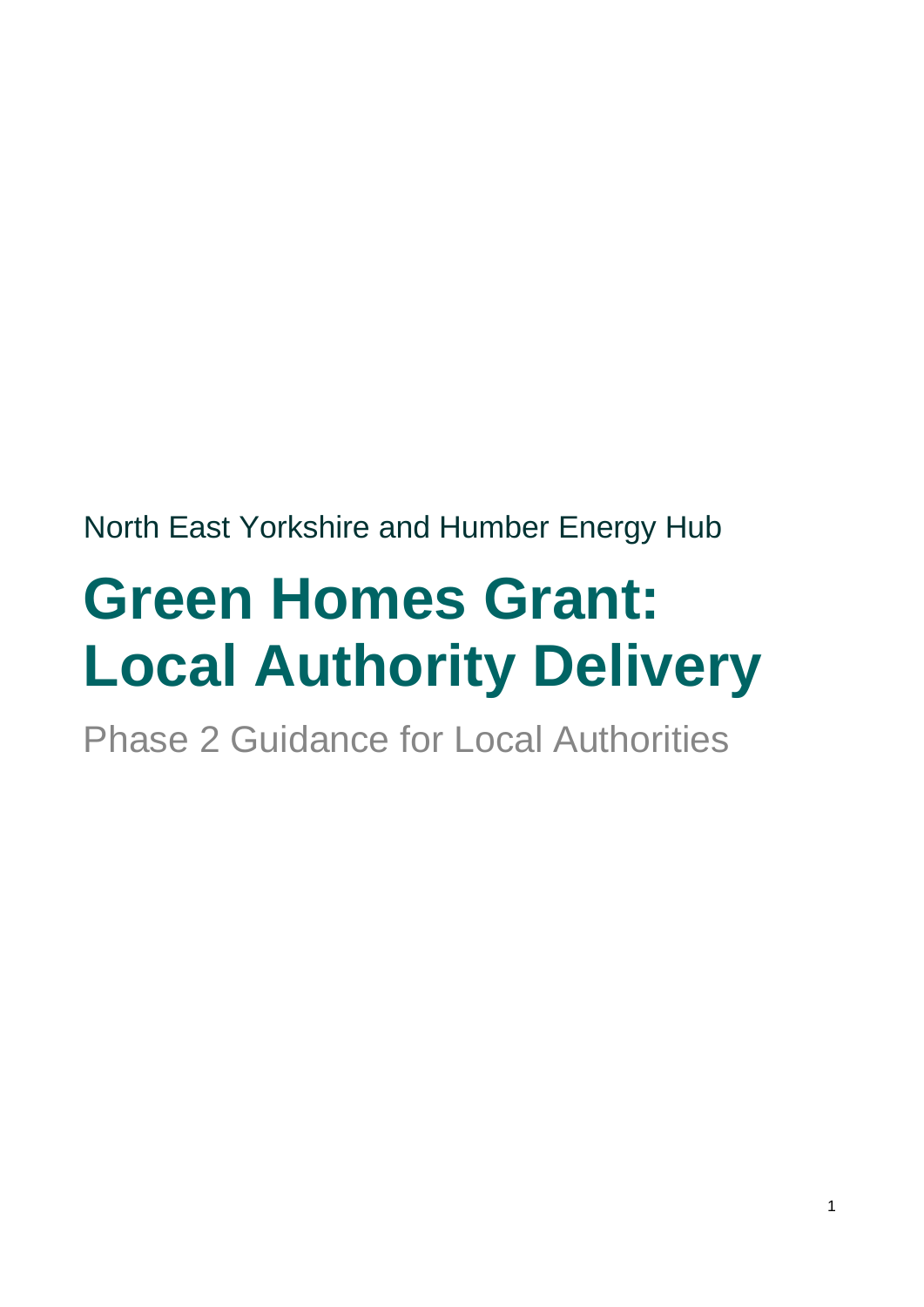### **Contents**

|     | Executive Summary <b>Executive Summary</b>                                                                                                                                                                                           | $\mathbf{3}$            |
|-----|--------------------------------------------------------------------------------------------------------------------------------------------------------------------------------------------------------------------------------------|-------------------------|
|     |                                                                                                                                                                                                                                      | $\mathbf{3}$            |
| 1.  | <u>Introduction and the contract of the contract of the contract of the contract of the contract of the contract of the contract of the contract of the contract of the contract of the contract of the contract of the contract</u> | 4                       |
| 1.1 |                                                                                                                                                                                                                                      |                         |
| 1.2 | Outline of the Funding Mechanism<br>4                                                                                                                                                                                                |                         |
|     | 1.2.1 Breakdown of Funding 4                                                                                                                                                                                                         |                         |
|     |                                                                                                                                                                                                                                      |                         |
|     | 1.2.3 Allocation of funding<br>5                                                                                                                                                                                                     |                         |
|     |                                                                                                                                                                                                                                      | $\overline{\mathbf{7}}$ |
|     | 1.2.5 Drawdown of Funding 7                                                                                                                                                                                                          |                         |
|     | 1.2.6 Reallocation of Funds<br>Management and Contract and Contract and Contract and Contract and Contract and Contract and Contract and Contract and Contract and Contract and Contract and Contract and Contract and Contract      | 8                       |
| 2.  | Detailed Eligibility Guidance 9                                                                                                                                                                                                      |                         |
| 2.1 | Parameters and Eligibility Specifications for LAD Phase 2 Delivery _________9                                                                                                                                                        |                         |
|     | 2.1.1 Subsidy Control 2.1.1 Subsidy Control                                                                                                                                                                                          | 9                       |
|     |                                                                                                                                                                                                                                      | 9                       |
|     |                                                                                                                                                                                                                                      | 12                      |
|     |                                                                                                                                                                                                                                      | 13                      |
|     |                                                                                                                                                                                                                                      | 14                      |
|     | 2.1.6 Interaction with other funding<br><u> and the contraction of the contraction</u>                                                                                                                                               | 14                      |
|     |                                                                                                                                                                                                                                      | 15                      |
| 2.2 |                                                                                                                                                                                                                                      | 15                      |
|     |                                                                                                                                                                                                                                      | 17                      |
|     | Annex A - Defining Domestic Premises<br><u>Land Communication</u>                                                                                                                                                                    | 20                      |
|     |                                                                                                                                                                                                                                      |                         |
|     | Annex C - LAD Phase 2 allocations<br>Mannex C - LAD Phase 2 allocations                                                                                                                                                              | 28                      |
|     | Annex D - Key Dates                                                                                                                                                                                                                  | 29                      |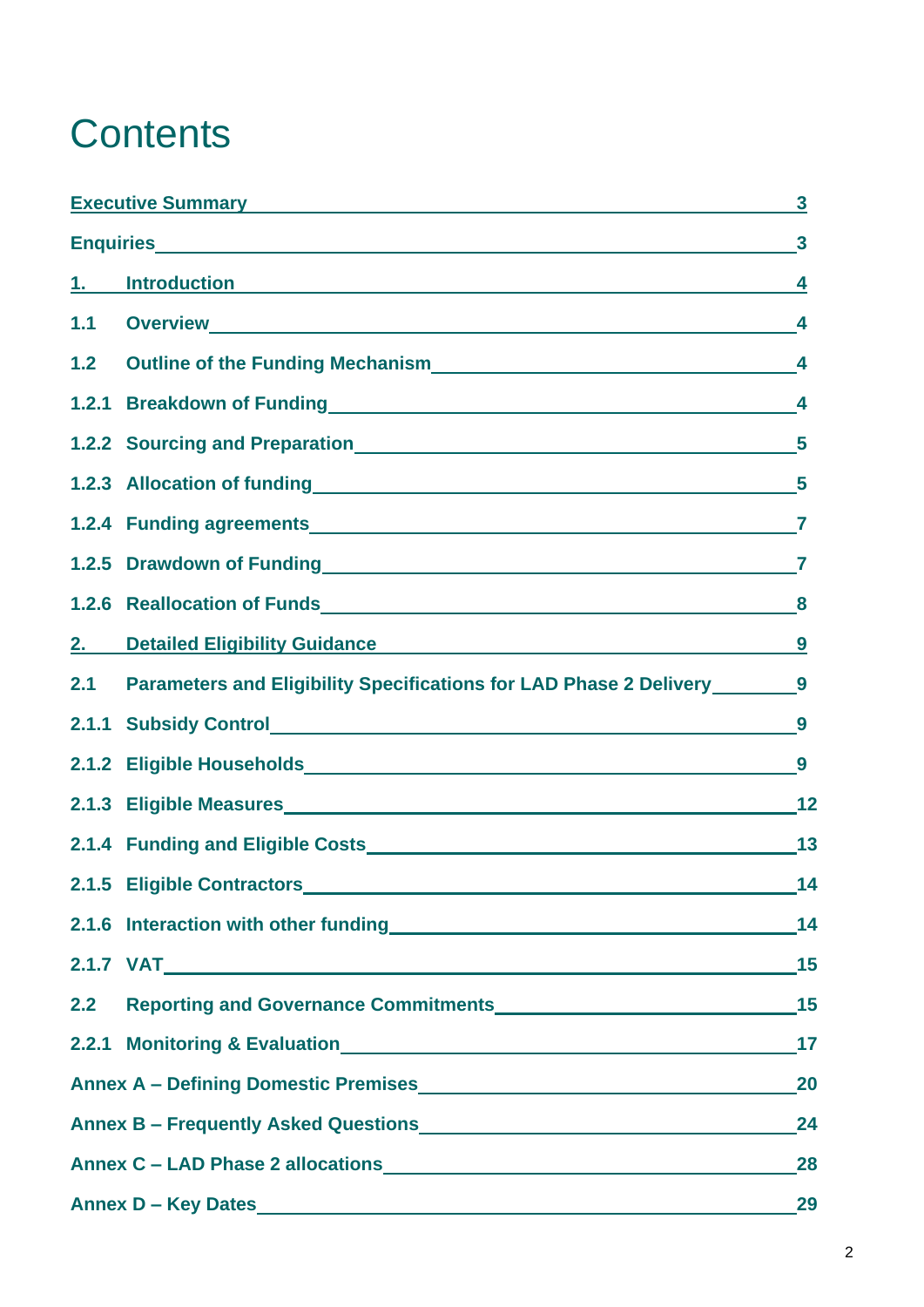### Executive Summary

The Green Homes Grant Local Authority Delivery Phase 2 (LAD2) Scheme aims to improve the energy efficiency of homes of low-income households, help to reduce fuel poverty, phase out high carbon fossil fuel heating, and deliver progress towards the UK's commitment to net zero by 2050.. The scheme aims to harness Local Authorities' existing networks to identify households which are most likely to be in fuel poverty and which would best benefit from energy efficiency upgrades.

Following Green Homes Grant LAD Phases 1a and 1b, Phase 2 comprises £300m allocated through Local Energy Hubs for regional delivery up to December 2021. The North East Yorkshire and Humber Energy Hub (The Hub) has secured £51.95m in LAD2 funding from the Department of Business Energy and Industrial Strategy, plus an additional £1m to support Local Authorities in the development of their projects.

This guidance covers LAD Phase 2 delivery only and should be read by Local Authorities (LA) prior to developing and submitting delivery proposals to the Hub. This guidance is supported by Frequently Asked Questions (FAQs) (See Annex B). The FAQs will be a live document on the Energy Hub webpage, and any future queries or clarifications will be made available to all LAs through this document.

### **Enquiries**

For any enquiries regarding the guidance or any other aspect of the North East, Yorkshire and Humber Energy Hub Local Authority Delivery Phase 2 programme, these should be sent by email to Paul Taylor, Energy Hub Manager, at [paul.taylor@teesvalley-ca.gov.uk](mailto:paul.taylor@teesvalley-ca.gov.uk)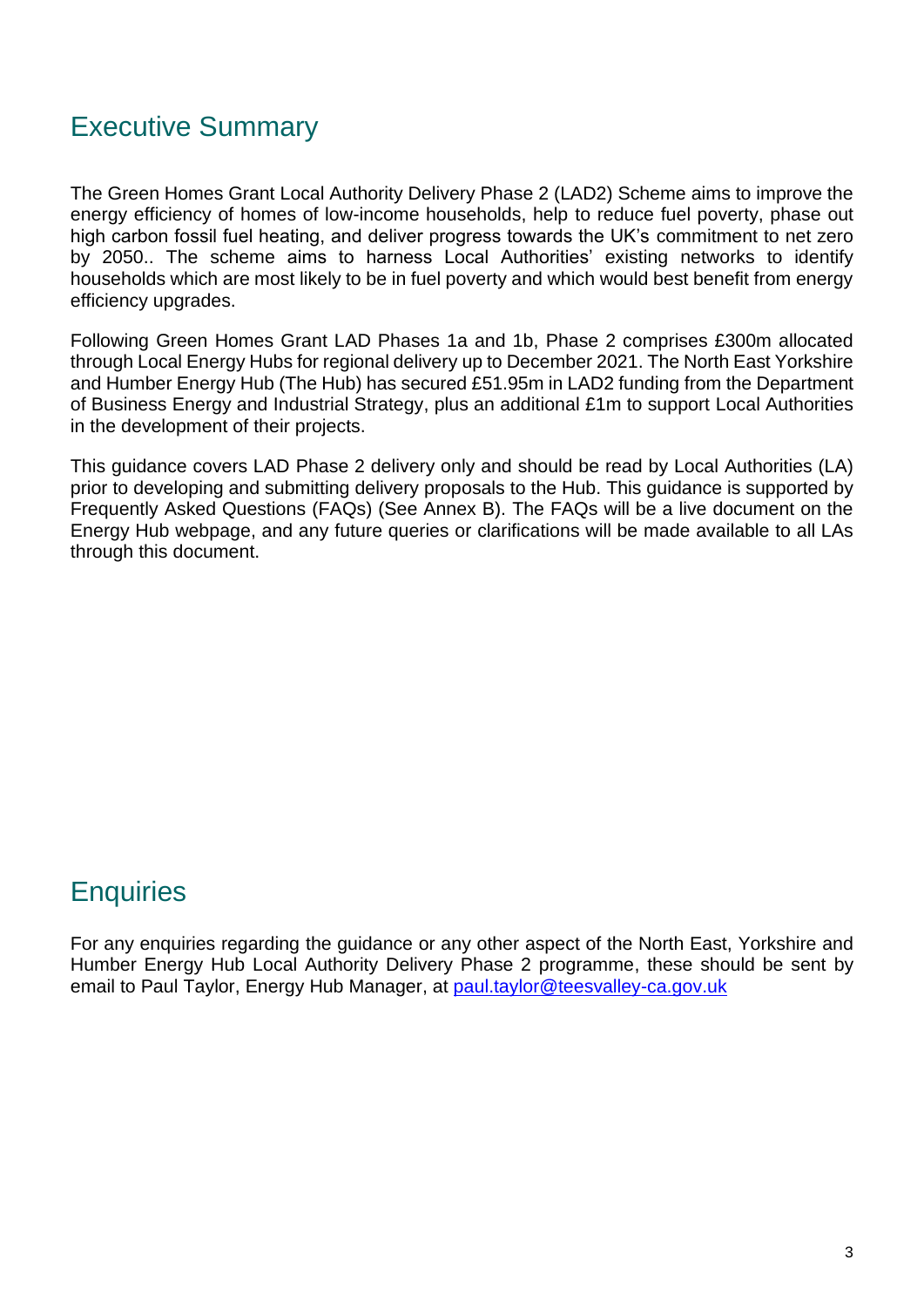## 1. Introduction

### 1.1 Overview

The North East, Yorkshire and Humber (NEYH) Energy Hub is one of five Energy Hubs operating in England. It covers an area incorporating 31 Local Authorities within the 6 Local Enterprise Partnership (LEP) areas of Humber, Sheffield City Region, Leeds City Region, York & North Yorkshire, Tees Valley and the North East.

Phase 2 of the Green Home Grants Local Authority Delivery (LAD2) Scheme has been allocated across the 5 Local Energy Hubs. The NEYH Energy Hub has been awarded £51.95m of delivery funding, plus an additional £1m to support the development of LA projects. The programme is launched to LA's from 17<sup>th</sup> February, open for LA project proposals from 26<sup>th</sup> March 2021 and all activity must be completed by 31<sup>st</sup> December 2021.

The primary purpose of the LAD Phase 2 scheme is to raise the energy efficiency rating of low income and low Energy Performance Certificate (EPC) rated **homes** (those with EPCs of E, F or G although D is also in scope subject to a cap of 50% of Band D homes upgraded across each region).

The aims of the LAD2 funding as detailed by the Department of Business Energy and Industrial Strategy (BEIS) are to:-

- Tackle **fuel poverty** by reducing energy bills for low-income households by improving the energy efficiency of their home.
- Deliver cost effective carbon savings to carbon budgets and progress towards the UK's **target for net zero by 2050**.
- Support **economic resilience** and a green recovery in response to the economic impacts of Covid-19, creating thousands of jobs.
- The phasing out of the installation of high-carbon fossil fuel heating and reducing emissions and improving **air quality**.
- Utilise the role of Local Energy Hubs to build Local Authority **capacity and supply chains** to deliver energy efficiency at scale.

This document sets out eligibility parameters to ensure funding is allocated to projects which are aligned to the aims of the fund.

### 1.2 Outline of the Funding Mechanism

#### 1.2.1 Breakdown of Funding

In order to deliver the Hub allocation in as streamlined a way as possible, and ensure all LAs benefitted from the fund, the £51.95m LAD2 funding has been allocated to Local Authorities in the region based on prevalence of households in fuel poverty within their LA boundary. This was the preferred model of LA's as set out in the Sourcing Strategy submitted to BEIS on  $29<sup>th</sup>$ September 2020. The £1m development funding has been allocated equally to the 31 Local Authorities in the region, this equates to £32,258 available to each LA.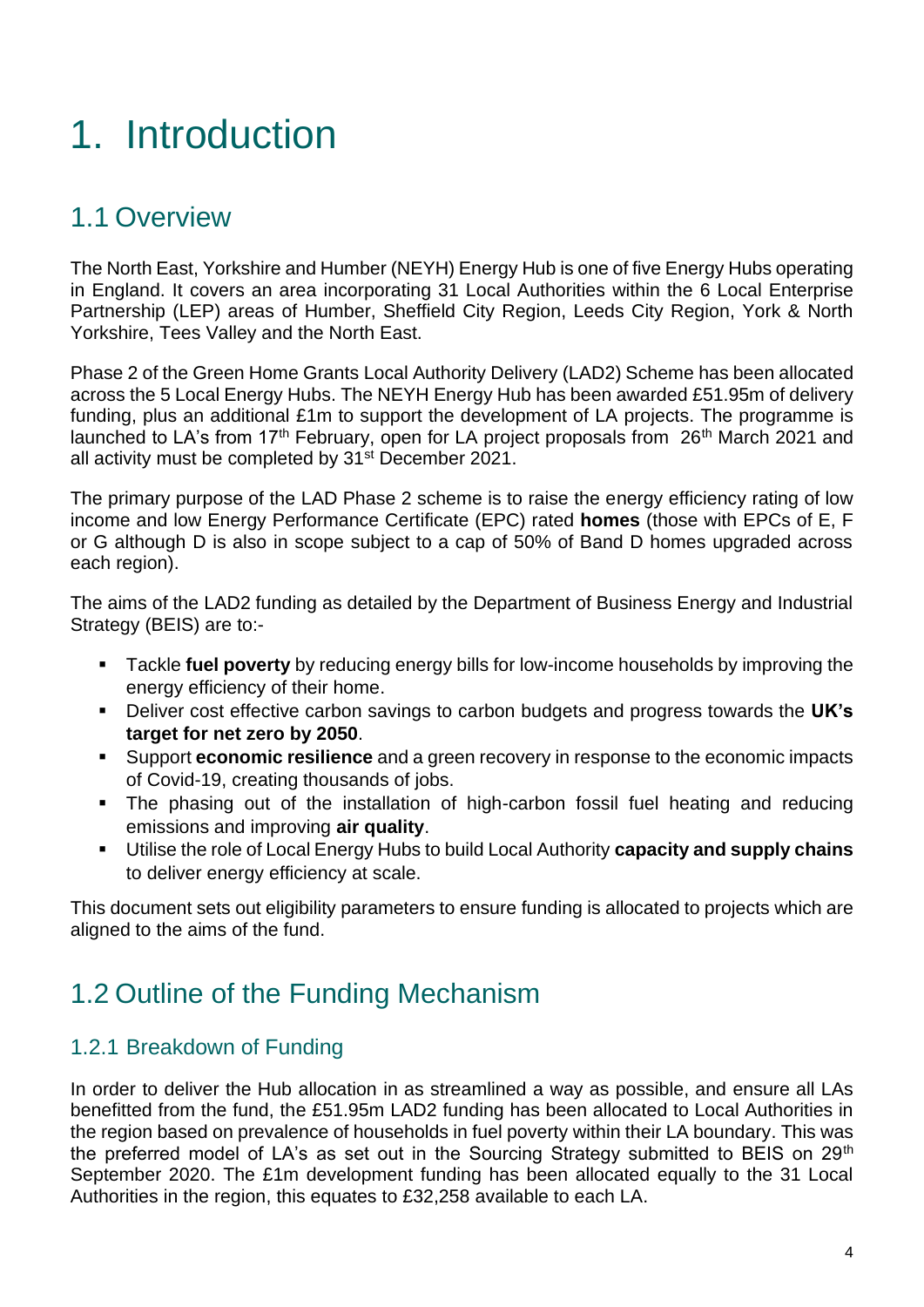The allocations are detailed in Annex C.

#### 1.2.2 Sourcing and Preparation

£1m in funding has been allocated for planning, preparation, administrative, and sourcing activities. Example of activities this funding can support include, but are not limited to, recruitment, retrofit coordination, support for LAs within their boundary to deliver LAD Phase 2, acquiring housing stock data by LAs or the Hub, pre- EPC costs and assessments.

The £1m will be provided under the same agreement as the delivery allocation, in recognition that LA's may undertake different sourcing activities with different timelines to begin delivery. This allows LA's greater flexibility with their funding allocation and maximises the development and delivery windows. LA's are not obliged to take up their allocation of development funding.

The development funds can be spent by Local Authorities over the life of their programme but all activity must be complete by 31 December 2021.

#### 1.2.3 Allocation of Funding

Local Authorities are able to access their allocation of delivery funding by completing and submitting a 'LAD 2 Proposal Form' in accordance with this guidance, and having their proposals approved by the Energy Hub Board and Tees Valley Combined Authority (TVCA), the accountable body for the Hub.

The deadline for the receipt of an LA proposal is **5pm, Friday 26th March 2021**. The following documents must be provided as part of the submission:

- **Completed, signed and dated LAD2 Proposal Form**
- **Completed Risk Register**
- **Completed Fraud Risk Assessment**

All three documents must be submitted by email to [paul.taylor@teesvalley-ca.gov.uk](mailto:paul.taylor@teesvalley-ca.gov.uk)

Proposals must be submitted by a named, lead LA contact for the project, and will be reviewed initially by the Hub's Technical Advisory Panel (TAP). This group has been established through open procurement to provide specialist and technical advice to the Hub on the LAD2 programme, and is formed of regional experts in the supply chain, procurement, fuel poverty and housing sectors. The TAP will then make recommendations to the Energy Hub Board, which comprises representatives from the 6 LEPs that form the NEYH region.

The Board's evaluation and recommendations are then submitted to TVCA for approval and issuing of funding offers to LA's and the subsequent issuing of grant agreements. In the event that an LA proposal is considered ineligible for support at any stage of the process, the Hub will work with the submitting LA to attempt to rectify the issues in a swift and timely manner to ensure resubmission.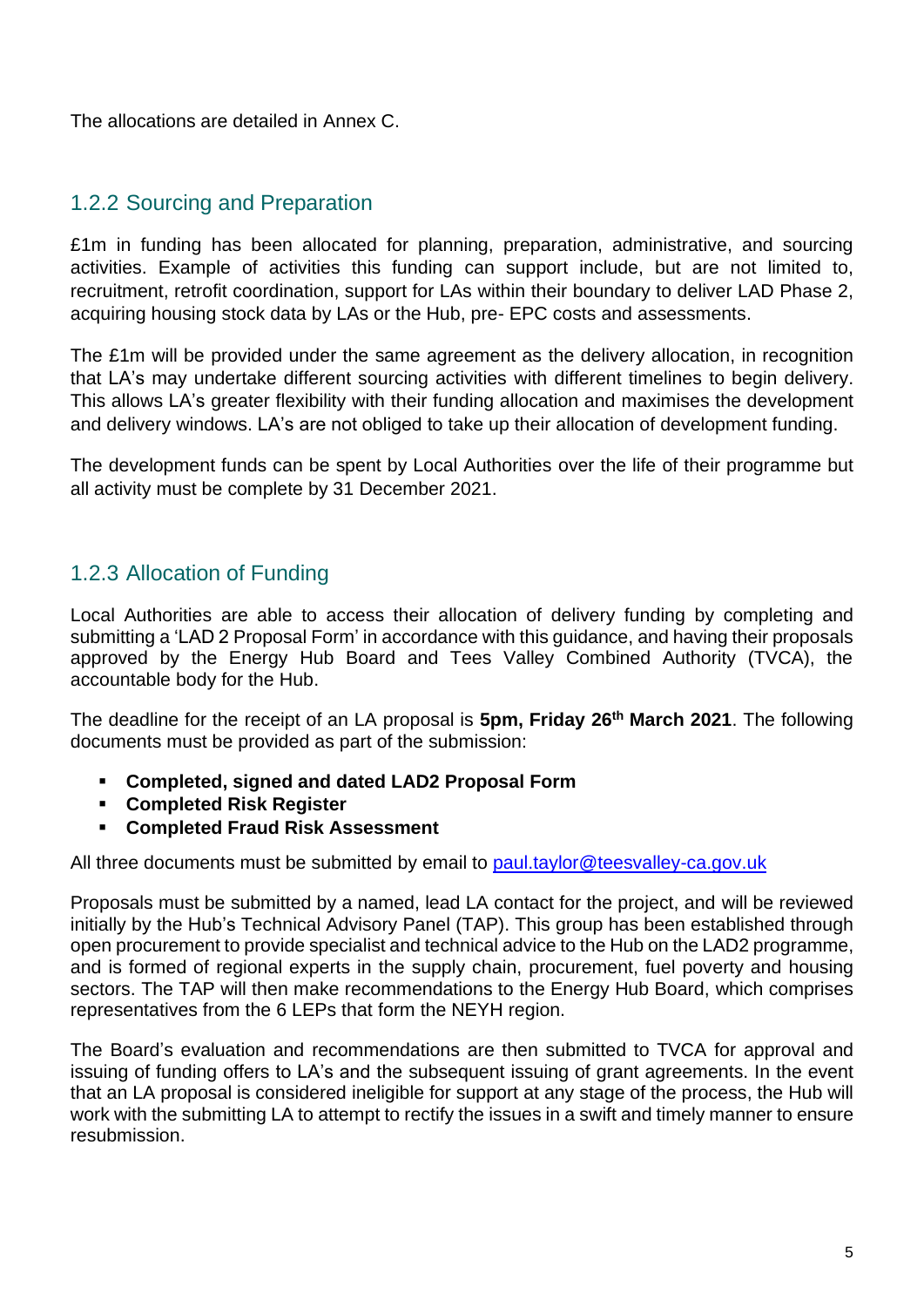Timelines for LA submissions are as follows:-

| <b>Final Submission</b><br>and<br><b>Claims</b><br><b>Monitoring Date</b> | <b>Technical</b><br><b>Advisory Panel</b><br>Meeting (w/c) | <b>NEYH</b><br><b>Energy</b><br><b>Board</b><br><b>Hub</b><br>Meeting (w/c) | <b>TVCA</b><br>governance,<br>of<br><b>issue</b><br><b>Funding Offer</b><br>(w/c) | LA<br>programme<br>completion<br>deadline |
|---------------------------------------------------------------------------|------------------------------------------------------------|-----------------------------------------------------------------------------|-----------------------------------------------------------------------------------|-------------------------------------------|
| 26/03/21                                                                  | 05/04/21                                                   | 12/04/21                                                                    | 19/04/21                                                                          | 31/12/21                                  |

*Table 1: Programme timeline*

The completion deadline of 31 December refers to the cessation of all activity under the LA scheme including installations, administration, claims and monitoring. Further guidance on scheme completion will be issued in due course.

Local Authority proposals need to consider the following elements:-

#### ▪ **Deliverability**

Procurement and project management mechanisms detailed in LA proposals will be scrutinised to ensure that they are robust and are fit-for-purpose to deliver within the timescales set out within the submission.

#### ▪ **Value-for-money**

Projects will be assessed by the Technical Advisory Panel and Energy Hub Board to ensure they represent value for money, utilising TAP expertise and comparative data to make VFM assessments.

#### ▪ **Fraud**

LAs must take adequate steps to minimise the risk of fraud at all stages of their schemes including all contracting arrangements

The allocation of the delivery funding is to be used for "Eligible Costs". An Eligible Cost is one properly incurred in relation to:

- a. A recipient who is an '**Eligible Household'**,
- b. Installation of **'Eligible Measures'** which aims to improve homes towards EPC C and above,
- c. Installation is completed by an **'Eligible Contractor'**,
- d. Installation is completed during the '**funding period'** with the installation profile enabling the Local Energy Hubs to meet the requirements around '**prioritised delivery'**,
- e. Funding to owner occupied '**Eligible Household**' should cover the full cost of upgrading a home and we do not expect the average cost of upgrades to exceed £10,000 per property, *and*
- f. We expect landlords eligible for funding (private and social) would provide at least **33% contribution** towards the cost of the upgrades and we do not expect the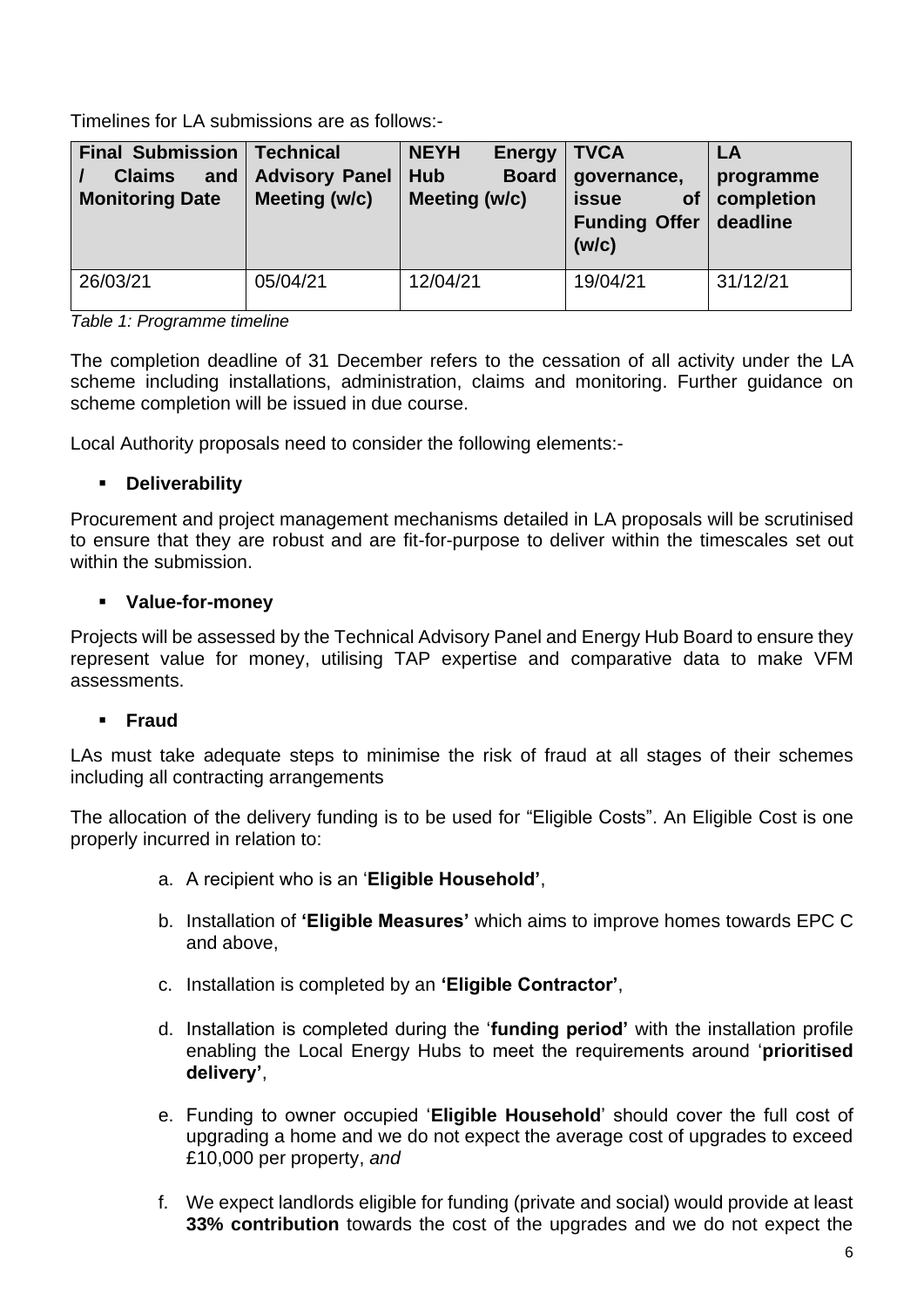subsidy to exceed £5,000 on average per household (See Table 2 for guidance on landlord contribution).

#### 1.2.4 Funding Agreements

In order to secure its requested allocation, Local Authorities will enter into a funding agreement with Tees Valley Combined Authority, the accountable body for the Hub and LAD2 delivery. This Funding Agreement will detail the purpose of the development funding, and capital funding elements for further sourcing and delivery activities. In addition, it will:

- 1. Confirm the parameters and resources available to Local Authorities for delivery.
- 2. Confirm the delivery date and allocation amounts for Local Authorities.
- 3. Confirm the interaction of this grant with other Government schemes, and commercial use of the grant with reference to the terms of funding.

Requirements include, but are not limited to:

- 1. Local Authorities will provide information to demonstrate value for money through the structural approach to the scheme.
- 2. Local Authorities will demonstrate how they have explored opportunities to create further value during the delivery phase.
- 3. Local Authorities will consider and report on the management and administration costs of their project to ensure value-for-money.
- 4. Where there is under-delivery of projects, Local Authorities will commit to working with the Hub to take measures to ensure their allocation is fully utilised. Where this is not achievable the funds may be redistributed to other project delivery in the Hub area where schemes can up scale.
- 5. Local Authorities will be required to work with the Hub through a monthly Claims and Monitoring reporting process to ensure that projects are achieving their delivery profile.

#### 1.2.5 Funding Drawdown

Funding will be drawn down by Local Authorities through a Claims and Monitoring Return. Funding will be re-imbursed for costs incurred monthly in arrears based on the information declared in the monthly claim.

The Claims and Monitoring timetable will be confirmed with LA's prior to the 26<sup>th</sup> March, once the claims, payments and reporting timetable has been agreed between BEIS and the Energy Hub.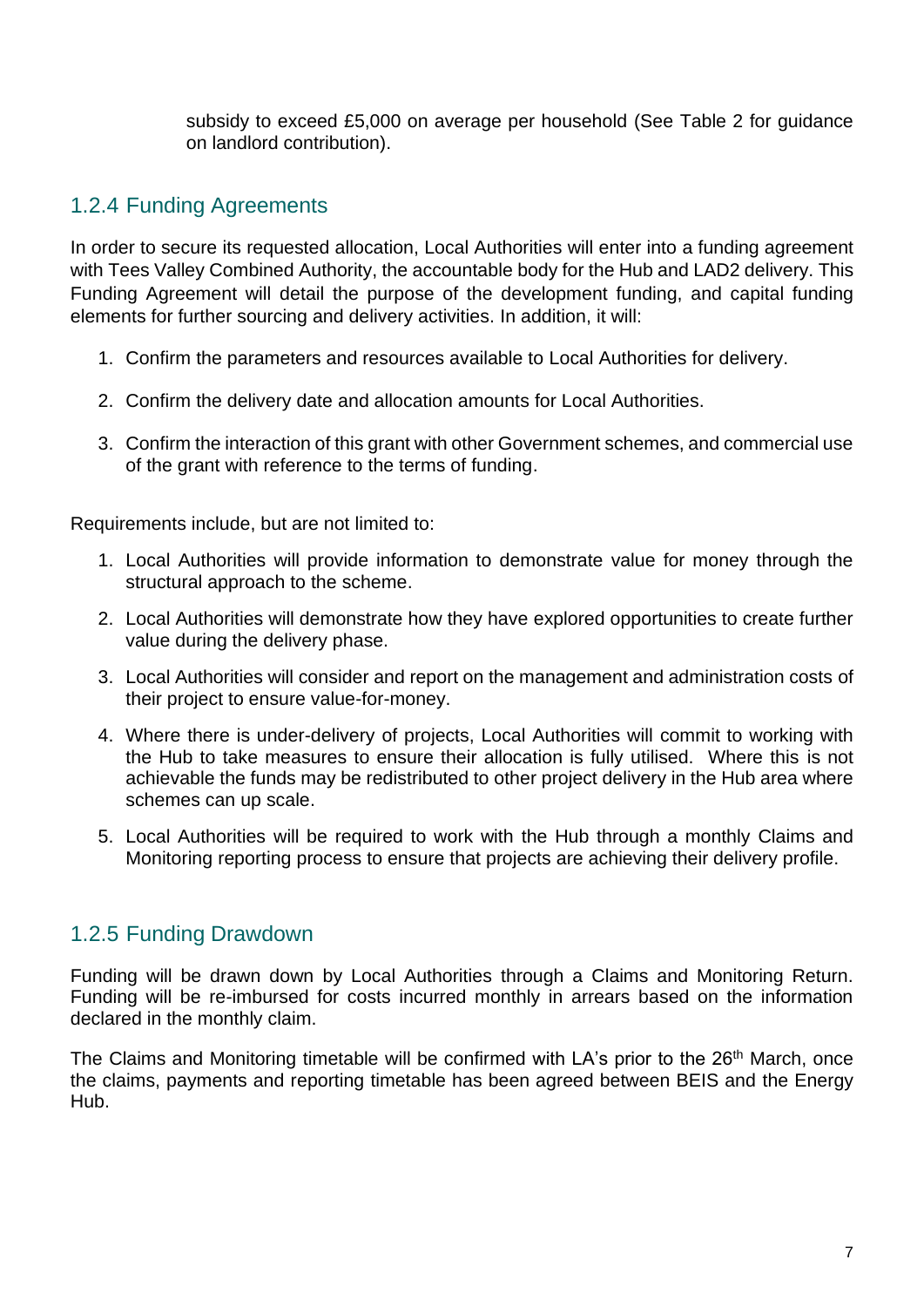#### 1.2.6 Reallocation of Funds

Where a Local Authority project is under-delivering against their monthly delivery profile, a reallocation of funds may be considered.

Discussions on performance will be informed by the following criteria. Both delivery outputs and financial spend will be considered in this appraisal.

| <b>Performance Levels</b>             | <b>Percentile</b> | <b>Action Required by LA</b>                                           |  |  |
|---------------------------------------|-------------------|------------------------------------------------------------------------|--|--|
| Green (on target)                     | 90-100% of target | No Action                                                              |  |  |
| Amber (off target)                    | 70-89% of Target  | Identify corrective action to<br>improve delivery                      |  |  |
| <b>Red (significantly off target)</b> | <70% of Target    | with<br>Plan<br>Recovery<br>consideration of funding re-<br>allocation |  |  |

*Table 2: Performance reviews*

Progress with LA projects will be reported through the monthly Claims and Monitoring Returns. Where projects have fallen below 90% of target, as outlined in the original proposal, a dialogue would begin between the Energy Hub and Local Authority about potential corrective action.

Where delivery continues to fall below 90%, and particularly where delivery fell below 70%, the Energy Hub will firstly look to support the LA through corrective action and utilise the experience available through the Technical Advisory Panel.

Where corrective action fails to address delivery outputs and completion of the full LA allocation is deemed by the Hub to be at risk, the Hub will make a recommendation to the Hub Board and TVCA for consideration of re-allocation of funds. This will be undertaken through the same reporting channels as original proposals and Claims and Monitoring reports, with proposals for re-allocation being taken to the TAP for recommendations, NEYH Energy Hub Board for ratification, and TVCA for final approval and actioning.

In making additional delivering funding available to other LAs due to underspend in an LA area(s), three factors will considered by the Hub:-

- 1. In the first instance, underspent LA funding will be made available to the remaining LAs within the same LEP boundary. Where LAs within a shared LEP boundary of an underspent LA cannot utilise the availability of extra funding, it will then be made available to LAs across the full Hub geography.
- 2. Within the LAD 2 Proposal Form, LAs are provided an opportunity to outline if their projects are scaleable and spend above their original allocation is deemed deliverable. Where funds are available for re-distribution, increasing allocations to these LAs who have outlined a capacity to scale up delivery on their original allocation will be considered.
- 3. Local Authorities will only be considered for an additional allocation where they are meeting existing targets against their delivery profile and can evidence scaleability within the remaining delivery window.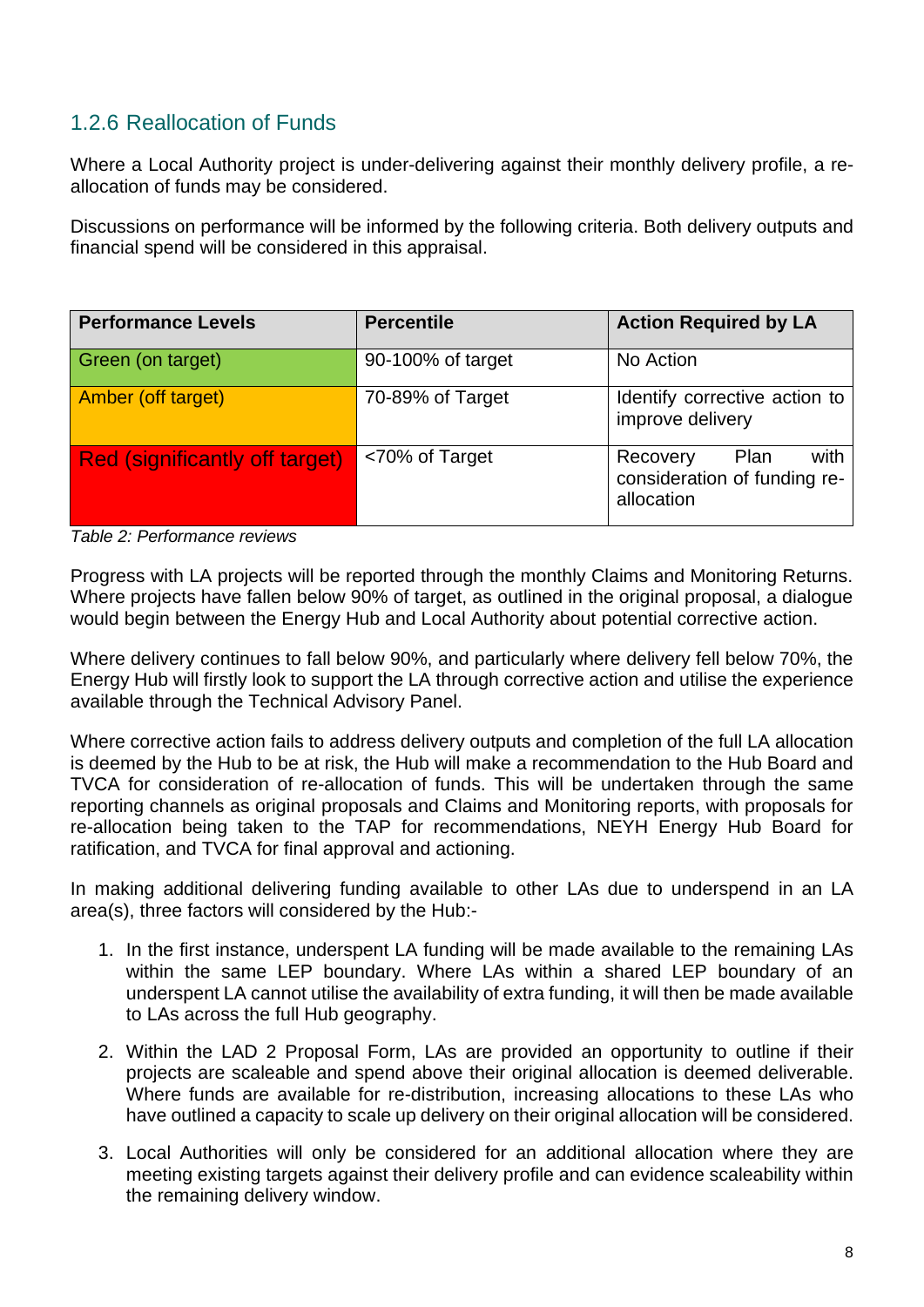## 2. Detailed Eligibility Guidance

### 2.1 Parameters and Eligibility Specifications for LAD Phase 2 **Delivery**

The Energy Hub will work with LAs to develop proposals that can achieve the objectives set out in this guidance.

#### 2.1.1 Subsidy Control

Following the end of the transition period on 31st December 2020, the UK is no longer bound by EU State Aid rules. Instead UK authorities are required to put in place their own processes to ensure that the principles the UK commitment to EU-UK Trade and Cooperation Agreement (TCA) are followed when granting new forms of subsidy. Public Authorities considering giving subsidies in scope of the TCA subsidies chapter (Chapter XI) must comply.

TVCA are administering the LAD2 grant from BEIS and are not acting for economic purposes under the 'wash through' principal and are not economic actors as defined in the TCA. GHG LAD2 grants will be allocated to Local Authorities and the same 'wash through' principal applies here. The Local Authorities will be responsible for procurement of the supply chain. This procurement process will ensure there is no subsidy to procured suppliers.

Local Authorities will also need to consider the question of subsidy control compliance in relation to the ultimate recipient of the grant funded works, The home owner or occupier recipient of the Green Homes Grant in a personal capacity should not an economic actor for the purposes of the Subsidy Control Rules. However where the property is operated as a business (as a landlord) then subsidy control requirements need to be considered in relation to the benefit received by the landlord business. The Subsidy Control Rules do not apply to subsidies where the total amount granted to a single economic actor is below 325,000 Special Drawing Rights (SDRs) over a period of 3 fiscal years. This equates (at the date of this advice) to approximately £340,000 (Sub Threshold Subsidy (STS)). Landlords can benefit form STS but Local authorities will need to satisfy themselves of eligibility and maintain STS records.

The Hub advises that all LAs secure expert advice on the Subsidy Control implications of delivering their LAD2 programmes, prior to any submission or acceptance of grant..

#### 2.1.2 Eligible Households

The LAD funding applies to England only as fuel poverty is a devolved issue.

#### Low-income households

Funding must be targeted at low-income households likely to be in fuel poverty. Local Authorities will be required to ensure their approach to checking income eligibility is in accordance with this guidance. Local Authorities will confirm which approach(es) are being used in their proposal form.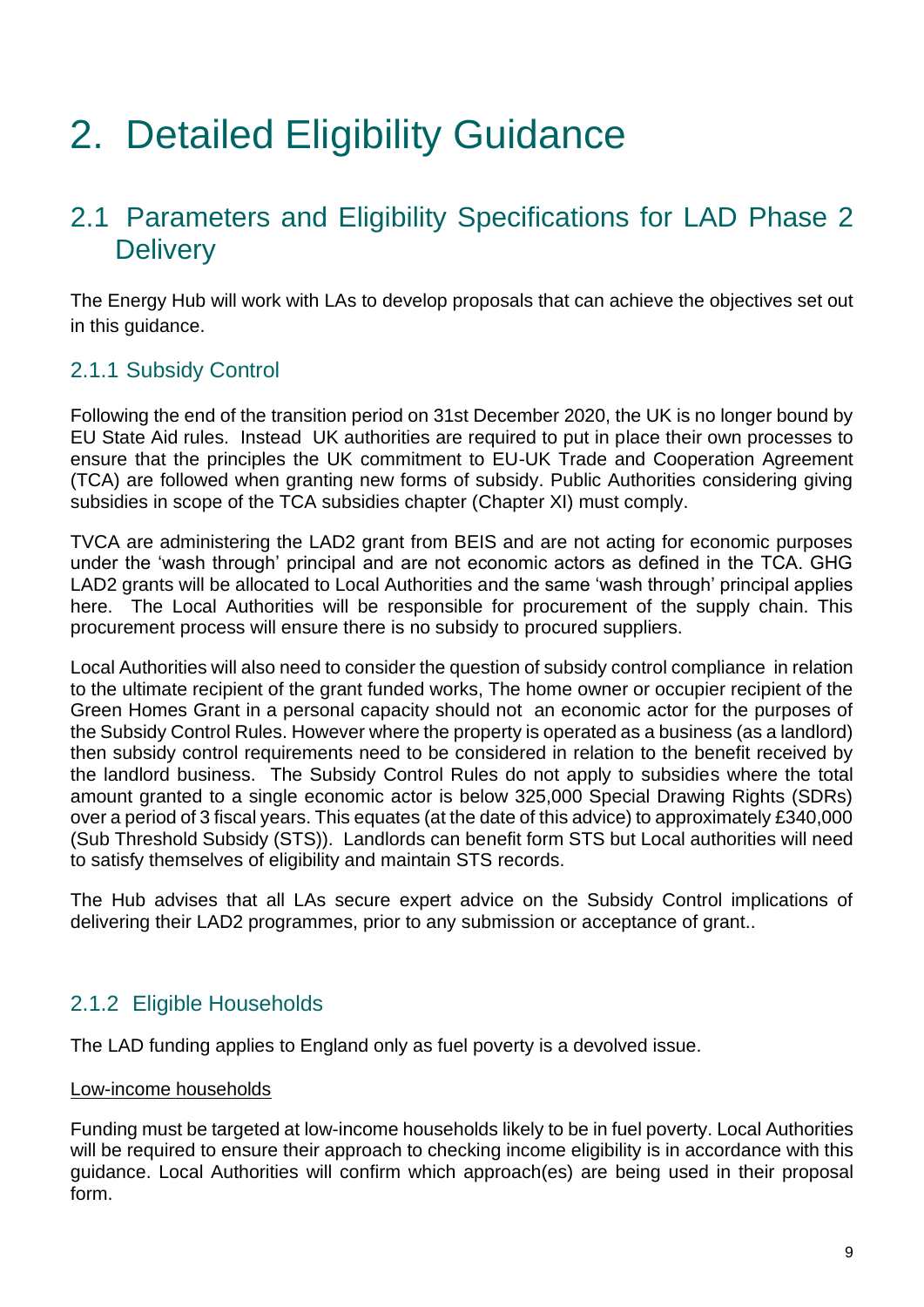The income eligibility approach available to LAs is:

■ They will ensure that households receiving measures have a combined household annual income of no more than £30,000 gross, before housing costs and including benefits.

The Hub is not prescribing a particular method to ensure that households are on a low income, but LAs are required to demonstrate and evidence how they measure income eligibility. Examples may include: using receipt of means tested benefits as a proxy for low income; specifying data commonly held by Local Authorities such as existing processes on Council Tax reductions for those on lower incomes; or by setting out permitted innovative approaches such as health-based referrals or advanced statistics and machine learning where Local Authorities can demonstrate these will target low-income households.

As an additional flexibility to enable area-based upgrades, where there is strong evidence for doing so, eligibility may be determined by the average income across a block of flats/houses/maisonettes being below £30,000 per year, or, where the majority of households have a combined income of no more than £30,000 per year. If there are a significant number of households living in a block of flats/houses/maisonettes earning above a combined income of £30,000 a year, it may be more suitable for these households to apply for the Green Homes Grant [Voucher Scheme.](https://www.gov.uk/government/news/quality-assurance-at-heart-of-new-2-billion-green-homes-grants)

Annex A provides further guidance on domestic premises eligible for Phase 2, including households, which we have aligned to the definition in the Energy Company Obligation (ECO) scheme.

#### Upgrading existing homes that are energy inefficient.

Funding must support the retrofit of existing domestic dwellings only. Newly built homes which have not been previously occupied are not eligible to be upgraded under the Green Homes Grant Local Authority Delivery scheme.

Except in the case of park homes/mobile homes (as discussed below), funding must be targeted at households with an energy performance certificate (EPC) rating of Band D, E, F or G, **although Band D is subject to a cap of 50% of Band D homes in any Local Authority proposal.** Where groups of LAs are working together and submitting a joint proposal with a single lead LA, the overall number of Band D properties must not exceed 50% across the consortium geography.

Households with an EPC rating of Band A, B or C are not eligible for the scheme.

While households with an EPC of Band D to G are in scope of the scheme, funding should be targeted at the least energy efficient housing. The policy intent is to improve these homes up through the energy efficiency scale.

Existing park homes/mobile homes are eligible for support. As park homes/mobile homes typically do not have an EPC, Local Authorities looking to upgrade park homes/mobile homes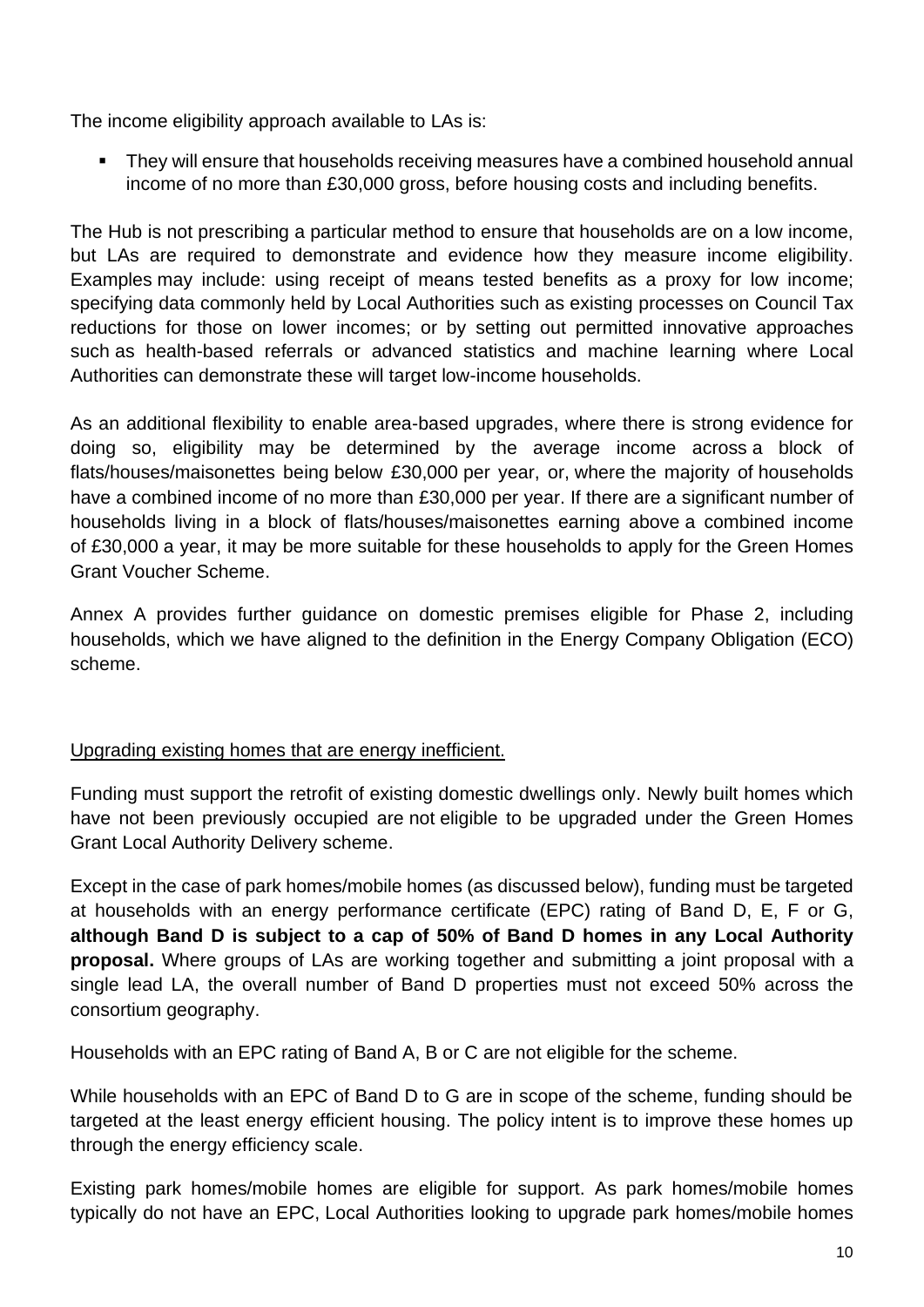will need to outline why the stock is energy inefficient and high cost to the homeowner or tenant. As set out above, funding should focus on the least energy efficient housing and therefore those park homes/mobile homes expected to be equivalent to EPC ratings E, F and G.

#### Tenure type

Funding is available for all tenure types. This includes owner occupied, private landlords, registered social landlords, Housing Associations and Local Authority owned housing.

The LAD2 scheme is a mechanism that could be used for mixed tenure estates and communities as part of area-based regeneration. As part of implementing a LAD project we expect that Local Authorities will use this as an opportunity to reinforce domestic minimum energy efficiency standards under the Energy Efficiency (Private Rented Property) (England and Wales) Regulations 2015 for existing F&G rated properties and seek to use available grant funding as an incentive for landlords to go further than their statutory duties.

Where housing is owner occupied (private homeowners) we do not expect those households to have to contribute to the costs of upgrades for the property and we do not expect the costs of upgrades on average to exceed £10,000 per property.

Where a property is rented to a tenant (social or private), including a Local Authority owned property, we expect there to be a minimum contribution by the landlord to the cost of upgrades of 1/3, with the average subsidy cost not to exceed £5,000 per property.

Where groups of LAs are working together and submitting a joint proposal, the average cost in total across the consortium geography must not exceed £10,000 per property for private homeowners, and £5,000 for social or private rented. In the case of consortia bids, this may result in higher costs in one LA area but lower in another.

| <b>LAD funding</b> | <b>Minimum Landlord contribution</b> | <b>Total cost</b> |
|--------------------|--------------------------------------|-------------------|
| £1,000             | £500                                 | £1,500            |
| £2,000             | £1,000                               | £3,000            |
| £3,000             | £1,500                               | £4,500            |
| £4,000             | £2,000                               | £6,000            |
| £5,000             | £2,500                               | £7,500            |

Please see the table below for the breakdown of landlord contributions:

*Table 3: Minimum Landlord contributions for rented accommodation (private and social)*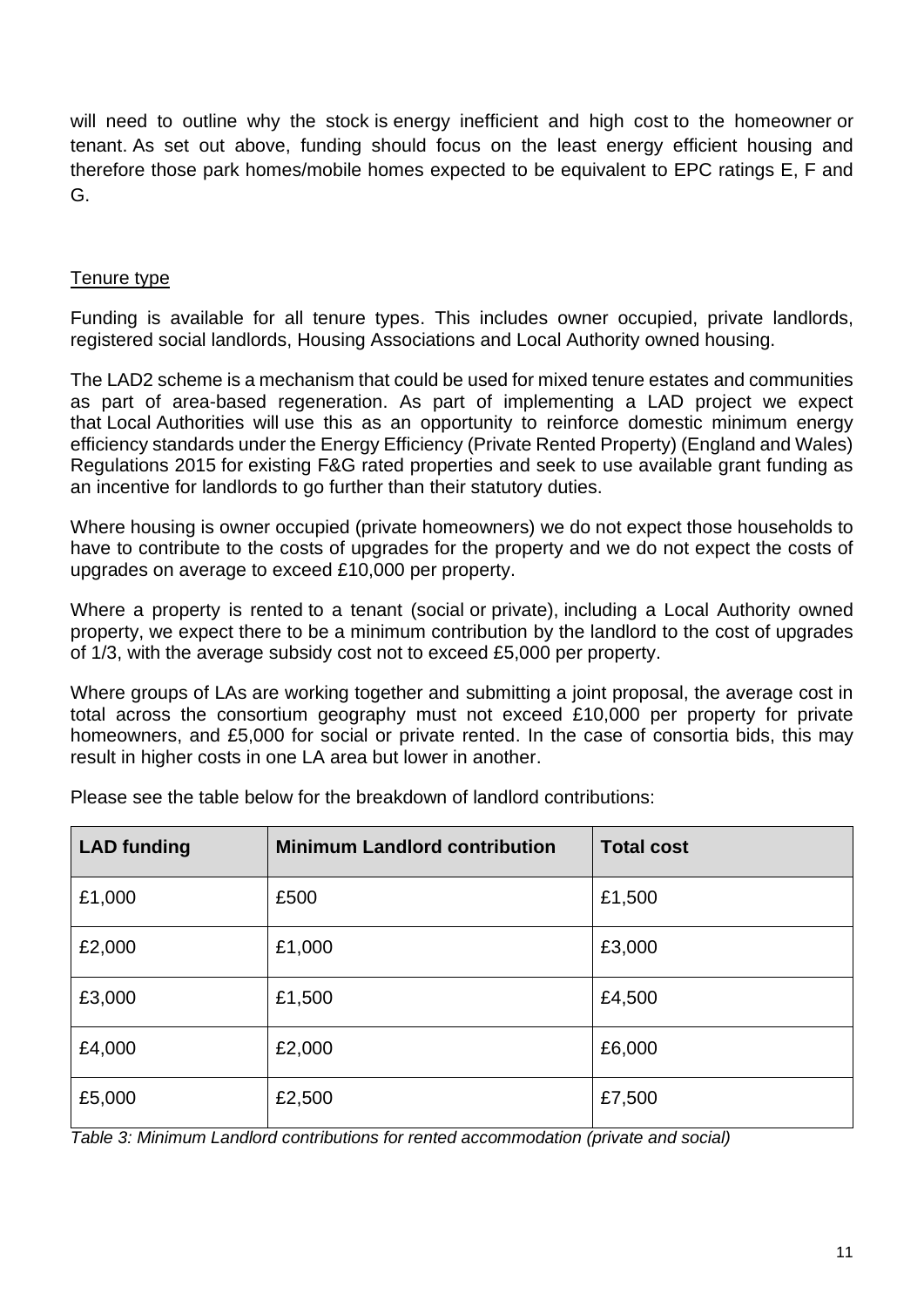#### 2.1.3 Eligible Measures

Funding must only be provided in relation to eligible measures. Eligible measures are any energy efficiency and heating measures compatible with the Standard Assessment Procedure (SAP) that will help improve EPC Band D, E, F or G rated homes. This includes, but is not limited to, measures such as wall, loft and underfloor insulation, as well as low carbon technologies and solar photovoltaics.

This is with the exception of fossil fuel heating systems. One of the core objectives of this scheme is to support progress for the UK to reach its Net Zero target by 2050. Our priority is to support low carbon heating systems that maximise carbon savings. Therefore, fossil fuel measures, such as the installation of a new fossil fuel-based heating system, or the replacement or repair of an existing fossil fuel-based heating system with another fossil fuel-based heating system, are not in scope.

Further, projects may include hybrid heating systems, but should be mindful of the need to ensure that these would be used primarily for low-carbon heating as opposed to fossil fuel heating. For hybrid heat pump installations, the installation of a new air source heat pump alongside an existing fossil fuel boiler, for example, would be ineligible as the fossil fuel element of the system would also need to be new. LAD funding cannot be used to subsidise fossil fuel products or to fund gas boilers.

Where LAD2 projects do propose using hybrid heating systems, the LA will need to be satisfied that the renewable component will be primarily used rather than fossil fuel component and that their measures choice is the most appropriate technology for the specific housing stock. The heat pump element of any hybrid system must be used at least for space heating and may be used for domestic water heating. It should be capable of providing the vast majority (above 50%) of the space heating demand for the property.

We also do not expect projects will include measures such as biomass boilers due to the operational costs for low-income households and ongoing requirements for biomass on fuel sustainability and air quality. If the use of biomass boilers is intended in a LAD2 scheme, the LA will be required to outline why biomass is the most appropriate technology and how it intends to ensure the ongoing use of sustainable fuels, such as by adhering to the sustainability and air quality requirements from the Renewable Heat Incentive (RHI) scheme.

To clarify, there are no requirements regarding primary and secondary measures as there are under the Green Homes Grant Voucher scheme. Within proposals Local Authorities are required to quantify the mix of measures they are intending to install, why they are considered the appropriate measures to upgrade the targeted properties and why they represent good value for money. For example, where the project involves the installation of double glazing, a typically less cost-effective measure, the Local Authorities will be required to quantify how many doubleglazing installs are planned and specify whether double glazing will replace single glazing only.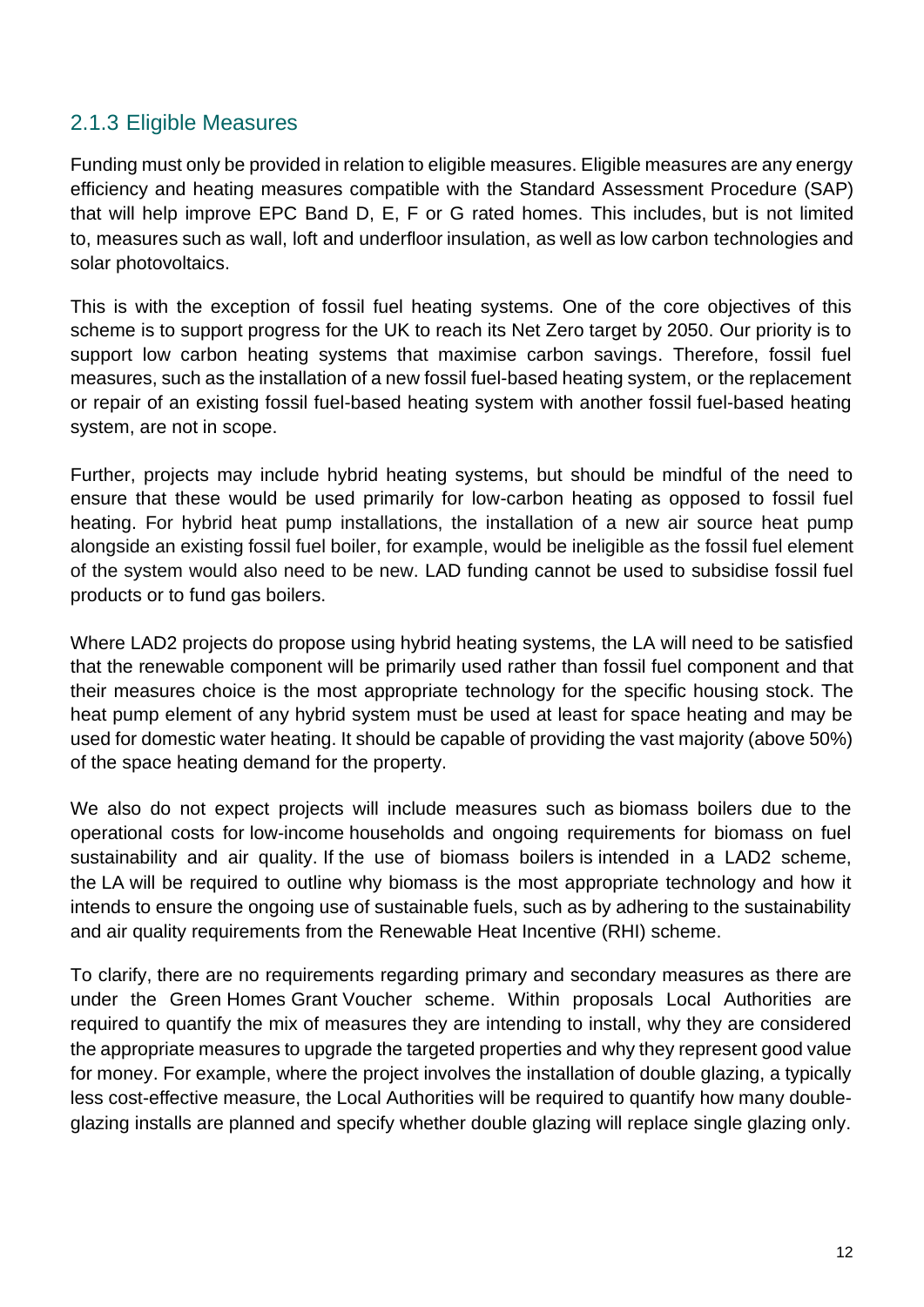#### 2.1.4 Funding and Eligible Costs

The primary funding for the LAD scheme is capital funding distributed by Section 31 of the Local Government Act 2003. The funding must therefore be used in line with section 11 of the Local Government Act 2003, for example for the creation of an asset or the modification or improvement of an existing asset. However, given the scale of the projects envisaged it is recognised that there will be set up, ongoing and evaluation costs to administer projects and enable the funding to be capitalised. Therefore, Local Authorities may also use **up to 11% of their total grant funding allocation on administrative and ancillary works** to support delivery, such as project management and administration, the completion of EPCs, essential repair, maintenance, and preparation of properties to facilitate energy efficiency upgrades and other support as required for low-income households. The 11% for administrative and ancillary work is aimed at supporting delivery of Phase 2, rather than sourcing activities. This is therefore separate to the £32k per LA for sourcing and preparation activities.

Local Authorities should note that the maximum administration and ancillary allowance of 11% is based on the LA delivering and completing its full allocated sum by December 2021. For example, if an LA has a total grant allocation of £1m and delivers its full programme of measures, it can claim and spend a maximum of £110k on administration and ancillary works over the life of the project. However, if the LA was to only complete 50% of its programme of measures (£500k) by December 2021, it can only clam and spend a maximum of £55k on administration and ancillary works over the lifetime of the LA scheme. Therefore, LA's should take steps to develop appropriate and deliverable proposals, and manage risk accordingly to mitigate overspend on administration. Any overspend of the 11% administration budget will have to be returned to the Hub at the completion of the project, and will be set out in the LA grant agreement.

We understand that although most costs are straight forward to allocate between admin, ancillary and capital, other costs incurred within the delivery of measures to eligible households could sit in more than one of the categories of funding. Local Authorities will be required to detail areas of spend, and which budgets this spend is utilising. There is some flexibility in this- for example, Local Authorities can determine how costs such as the TrustMark lodgement fee of £30+VAT (for up to 6 measures per property), and post installation EPCs are accounted for.

Examples of what spend could be included in the admin and ancillary budget and what counts as capital costs are given below. This is not an exhaustive list and Local Authorities should engage with the Energy Hub where clarification is required.

#### Example admin and ancillary costs (max 11%)

- **Project management, reporting and governance costs;**
- New Pre installation EPCs to target households, verify eligibility and demonstrate starting EPC rating and improvements made to the property;
- Building works to prepare for install for example if there are issues with the walls that need to be rectified prior to insulation being applied;
- Retrofit coordinator training costs; and
- Resident targeting, low-income verification and sign-up including lead generation and communication activities.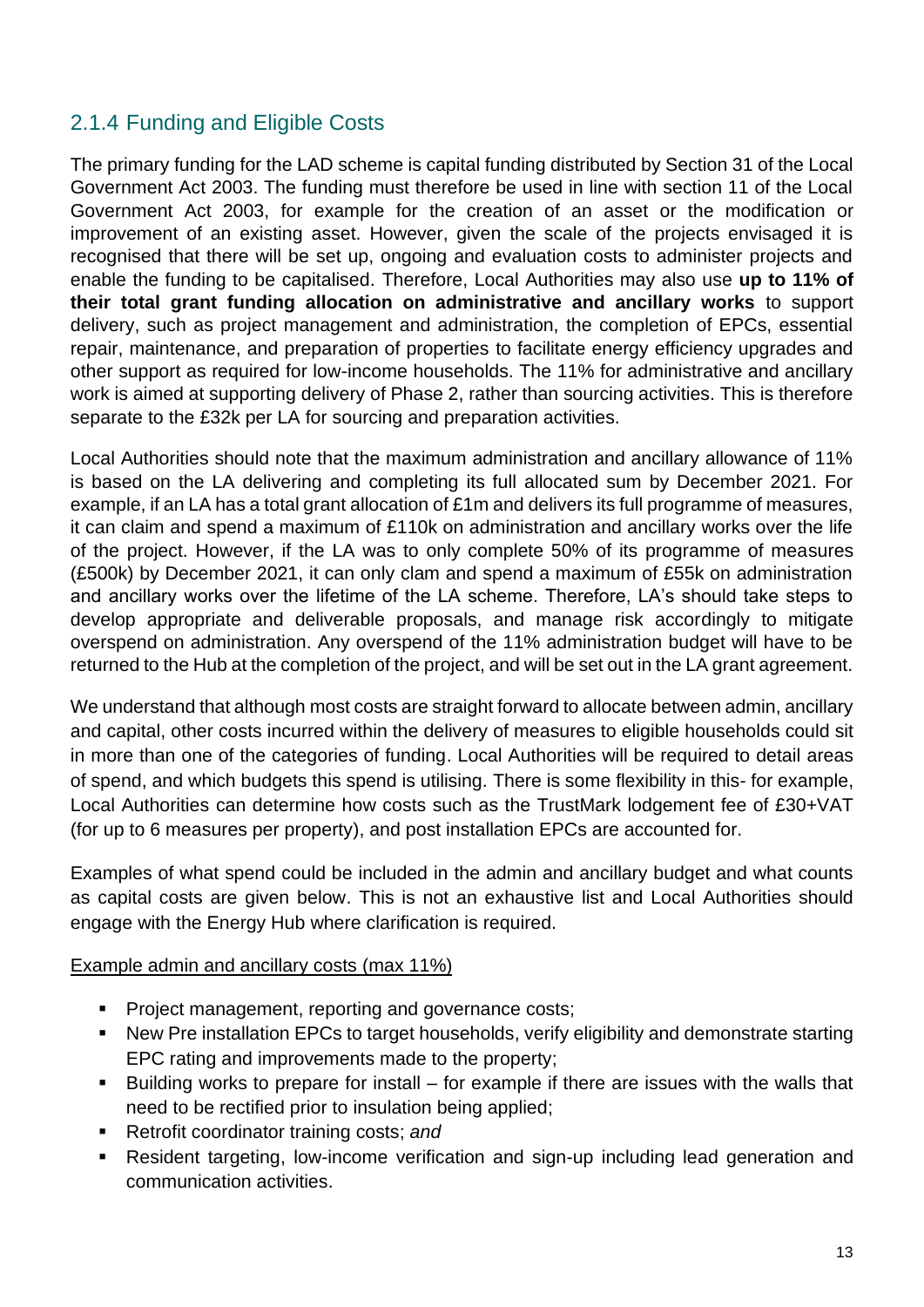#### Example capital costs

- **EXEC** Installer and designer labour costs;
- PAS 2035 on-site costs such as airtightness test, SAP measurements and retrofit coordinator costs (although this could also sit in admin);
- **■** Materials (insulation, Air Source Heat Pump) and transportation, ventilation upgrades; *and*
- **TrustMark lodgement fees (see above).**

#### 2.1.5 Eligible Contractors

Installers of energy efficient measures must be TrustMark registered, or part of a scheme that the Secretary of State is satisfied is equivalent. Businesses delivering energy efficiency measures within the scope of PAS2035:2019 and PAS2030:2019 must be certified to PAS 2030:2019 and comply, and be able to evidence compliance, with both PAS2035:2019 and PAS2030:2019. Local Authorities must not wait until 30 June 2021 to require compliance with PAS2035:2019. It must be adhered to from the beginning of delivery.

It is a requirement for low carbon heat installers to be certified under MCS or part of a scheme that the Secretary of State is satisfied is equivalent. MCS certification requires an installation company to be assessed by an affiliated certification body, have consumer code membership, and to have demonstrated suitable competency against relevant technology standards, as well as carry out installations in accordance with MCS installation standards.

These requirements largely mirror the requirements under the Energy Company Obligation (ECO) and Renewable Heat Incentive (RHI).

The Hub does not take any financial liability for costs incurred for registration or accreditation for businesses that do not receive funding under LAD Phase 2.

#### 2.1.6 Interaction with other funding

LAD funding cannot be combined with Green Homes Grant Vouchers as it falls under the same GHG scheme, as such a property must not receive support under both LAD and the Voucher scheme, even if it is for different measures.

LAD cannot be blended with other government schemes such as ECO or the Social Housing Decarbonisation Fund Demonstrator (SHDF Demonstrator) for the same individual measure (except for Renewable Heat Incentive, for which see below), although it is possible for installations to be undertaken for the same property where the installation measures are not the same. For example, a contractor delivering support to a household may be funded through LAD to install a heat pump and funded separately by ECO to install solid wall insulation.

The Hub will work with Local Authorities to ensure households are not in receipt of funding from LAD Phase 1 and the GHG Voucher scheme and will not allow the blending of funding with other government scheme (such as SHDF or ECO) on the same individual measure. Where measures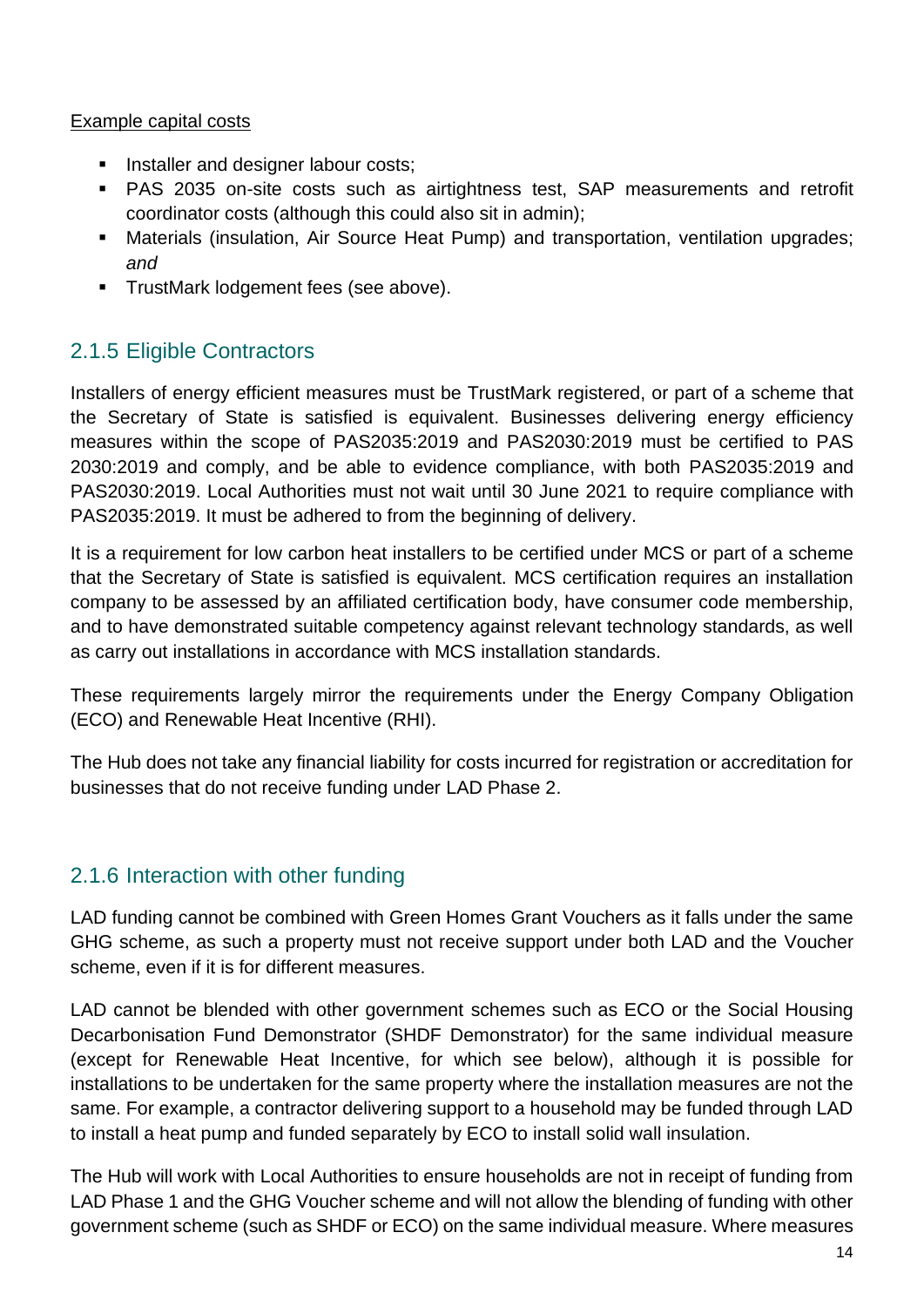are delivered to a household in Phase 1 and the cost expectation for that household were not met, additional measures can be installed at the same address within the LAD cost guidance, which states household has received subsidy of up to £5,000 for rented accommodation or up to £10,000 for a low-income owner occupier from the wider Green Homes Grant.

For the purposes of the Renewable Heat Incentive (RHI), LAD funding is a grant from public funds and as a result LAD Phase 2 funding would be deducted from RHI payments as per the RHI rules on grant funding. Local Authorities should be aware of RHI rules, including that to be eligible for RHI the applicant must have made some financial contribution towards the cost of purchasing or installing their heating system.

LAD funding can however be blended with other third-party finance or Local Authority budgets to deliver additional support to communities. Bringing additional funding to projects would be viewed positively in Value for Money assessments, and where this approach is being adopted, this should be highlighted in the Local Authorities LAD2 Proposal.

#### 2.1.7 VAT

Eligible Expenditure consists of payments by the grant recipient during the Funding Period for the purposes of the Project. Eligible Expenditure is net of VAT recoverable by the grant recipient from HM Revenue & Customs, and gross of irrecoverable VAT. This means that all grants are outside the scope of VAT.

For clarity, this means that the Energy Hub will not pay VAT upon the transfer of grant funds.

### 2.2 Reporting and Governance Commitments

Local Authorities will be required to provide a monthly Claims and Monitoring report to the Hub Project Team for the Delivery Period, set out in greater detail in the funding agreement between Hub and LA.

During the Funding Period, the report shall detail:

- 1. Monthly progress
- 2. Eligible expenditure
- 3. Eligible costs
- 4. Costs incurred when delivering the admin and ancillary budget
- 5. Costs incurred when delivering the capital assets
- 6. Update and review of the Risk Register
- 7. An update of the progress against Key Performance Indicators (KPIs) and additional Performance Indicators (PIs)
- 8. Evidence of due diligence processes to demonstrate how it is managing the fraud risks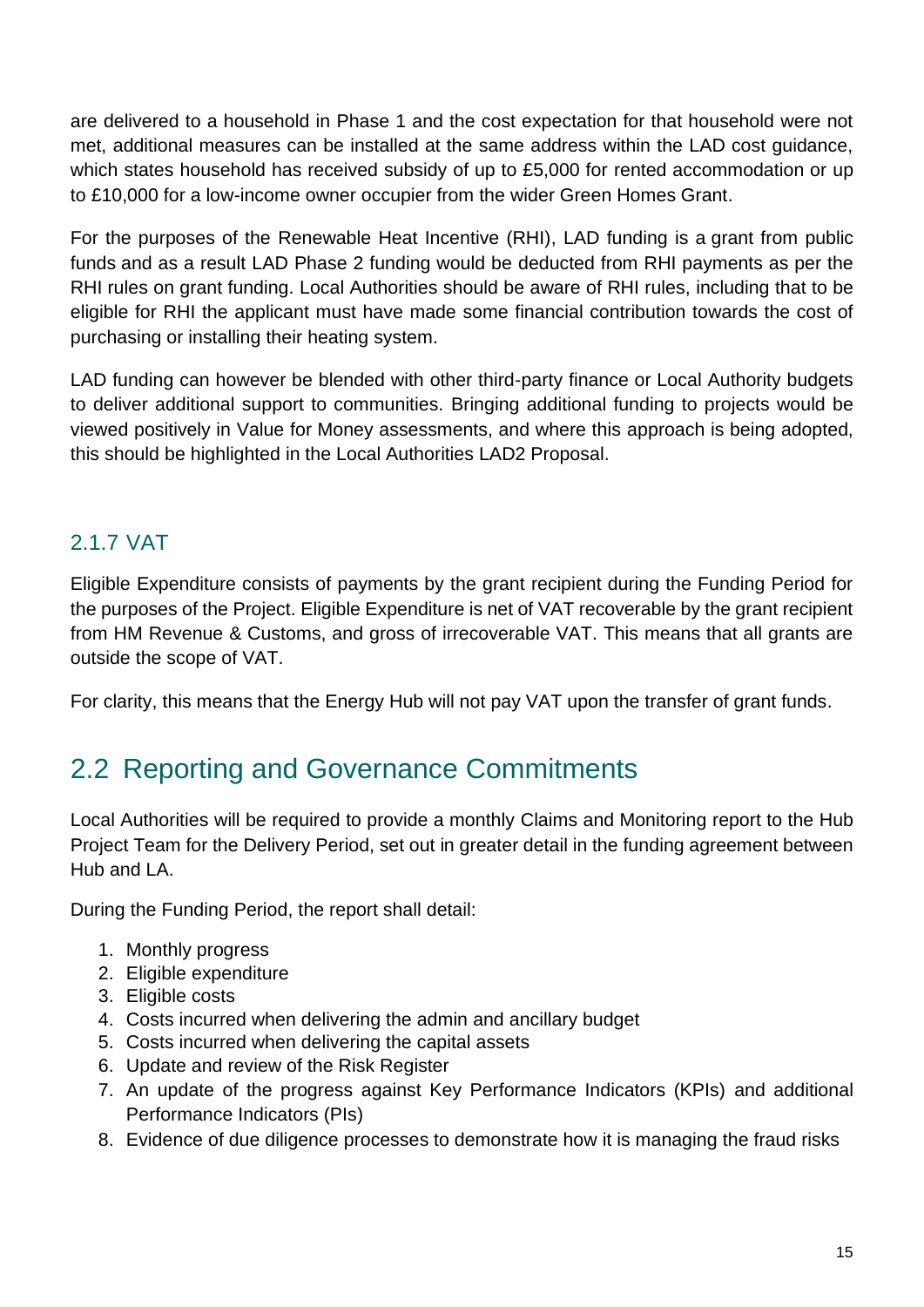The following table provides the KPI's that LA's will be required to report on monthly. Between the issuing of this guidance and the provision of a grant agreement, further iterations of the KPI's may occur, and these will be communicated to LA's with a revision to the guidance.

| No.              | <b>Key Performance Indicator</b>                                                                                    | <b>Description</b>                                                                                                                                                                                                                           |
|------------------|---------------------------------------------------------------------------------------------------------------------|----------------------------------------------------------------------------------------------------------------------------------------------------------------------------------------------------------------------------------------------|
| 1.               | Eligible homes signed<br>up<br>to<br>receive measure(s)                                                             | The number of homes, eligible under the scheme,<br>that have agreed to an installed measure, where the<br>LA has taken all reasonable steps to ensure delivery<br>within the programme<br>deadlines,<br>with<br>data<br>presented by tenure. |
| 2.               | Number of measures installed                                                                                        | The number of completed individual measures<br>installed across all eligible homes.                                                                                                                                                          |
| 3.               | Number of homes receiving their<br>first measure this month                                                         | The number of homes that have received their first<br>measure in a given month, with data presented by<br>EPC band.                                                                                                                          |
| $\overline{4}$ . | Number of homes completed                                                                                           | The number of homes that have received all<br>identified measures under LAD2, in a given month.                                                                                                                                              |
| 5.               | Number of homes that improve to<br>an EPC band C or above                                                           | The number of homes that improve to an EPC band<br>C or above as a result of measures installed through<br>LAD 2. This should be broken down by tenure and<br>starting EPC band.                                                             |
| 6.               | Number of homes that have been<br>improved by at least one EPC<br>band from a starting SAP 1-54<br>rating (EPC EFG) | This should identify pre- and post-EPC ratings/ SAP<br>scores and the type of measure installed.                                                                                                                                             |
| 7.               | <b>Approximate Carbon Savings</b>                                                                                   | Using the provided Carbon Savings rubric, the<br>estimated total carbon<br>savings of measures<br>installed in a given month                                                                                                                 |
| 8.               | Overall actual and forecasted<br>spend                                                                              | The actual and forecasted spend under the Local<br>Authority project. For consortia programmes, this<br>should be presented by both LA and consortia area                                                                                    |
| 9.               | Average cost per home                                                                                               | The average total cost per completed home (as per<br>KPI 4) not including administration or ancillary costs.<br>This should be presented by tenure.                                                                                          |
| 10.              | Number of jobs supported                                                                                            | The number of jobs supported through LAD2,<br>including apprenticeships.                                                                                                                                                                     |

*Table 4: Programme KPI's*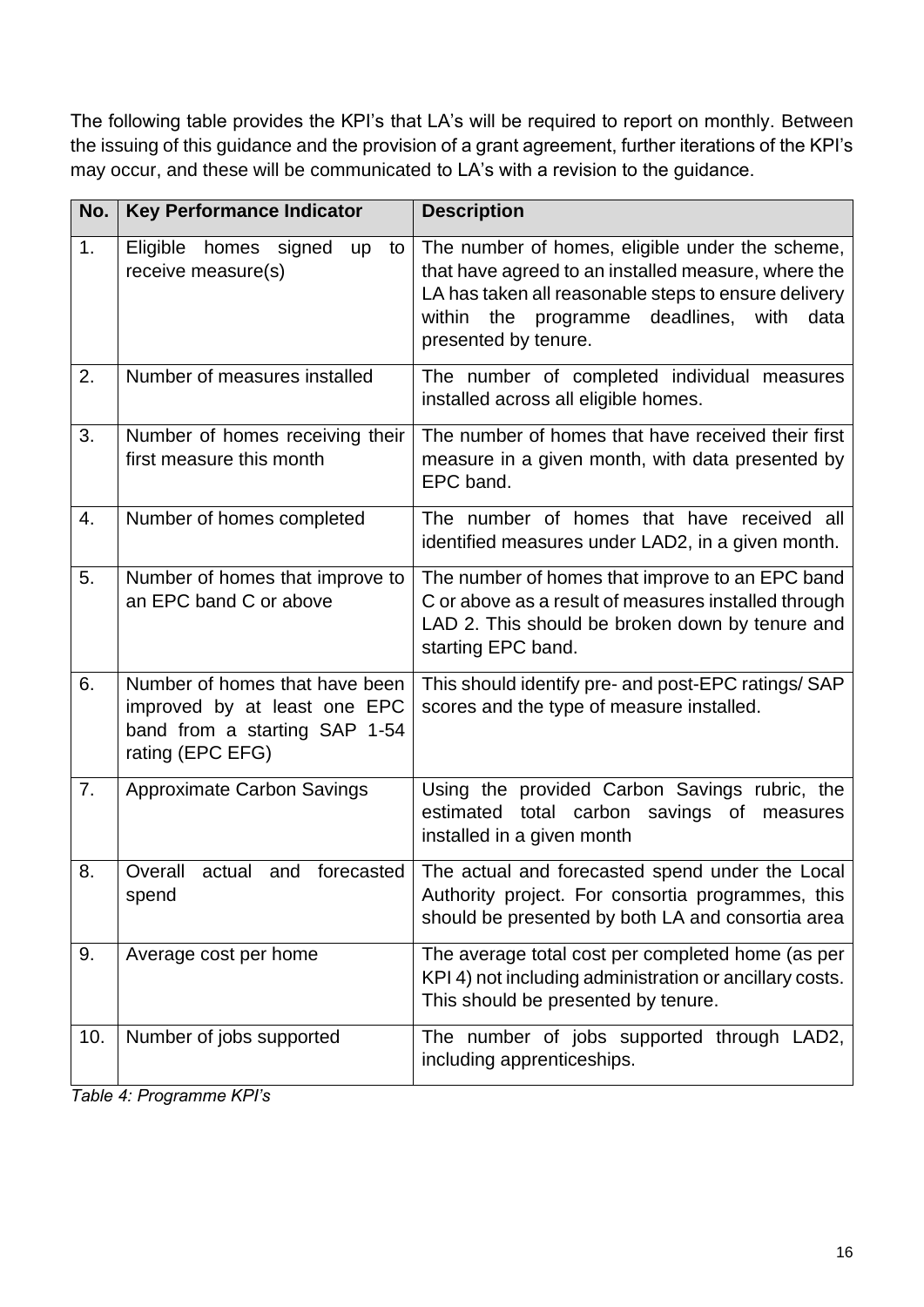#### 2.2.1 Monitoring & Evaluation

The Hub has the responsibility of ensuring that all Local Authorities, installers or delivery partners collect and provide the appropriate information to support monitoring and evaluation. To achieve this Local Authorities are expected to:

- Provide scheme delivery data through monthly Claims and Monitoring reports. The Energy Hub will issue LAs with the final Claims and Monitoring Form as soon as all reporting requirements are confirmed between Energy Hub and BEIS. These are still subject to discussion. It is the Hubs intention that these arrangements and templates are issued ahead of the proposal submission deadline.
- **EXT** Include data collection requirements in all relevant contracts with installers and delivery partners.
- **Ensure projects fully comply with eligible measures and eligible households, and the** associated parameters for these found in this guidance.
- Collate the data across their projects, check data for completeness (e.g. missing or inappropriate data). Ensure all relevant data is retained for audit purposes including, but not limited to, eligibility checks, installation information and evidence of expenditure.
- **.** Inform the Energy Hub immediately of any reports it has received relating to any suspected fraudulent activity relating to the delivery of Phase 2 and include a summary of investigative and/or corrective action.

Local Authorities are responsible for the accuracy of the data. Through the auditing process the Hubs may perform core checks on the data.

The Hub, representatives from BEIS or their auditors may at any time request information as part of their audit of an LA scheme. Local Authorities shall respond fully, truthfully and promptly to any enquiries made about the use of the Grant and provide any information and evidence reasonably requested.

Upon completion of the scheme Local Authorities are expected to return a declaration, in the form of the requirements set out by BEIS, stating that ""To the best of our knowledge and belief, and having carried out appropriate investigations and checks, in our opinion, in all significant respects, the conditions attached to GREEN HOMES GRANT: LOCAL AUTHORITY DELIVERY GRANT DETERMINATION (20/21): No 31/5337 have been complied with". This declaration is to be signed by the Chief Internal Auditor and section 151 Officer and will form part of the funding agreement.

Data accuracy checks will include the following:-

- Firstly, checks that the installation data is for an eligible household and the installer meets the necessary standards (either through Trustmark or other means agreed as part of the grant award).
- Secondly, data completeness checks to ensure that all mandatory and required fields are completed.
- Thirdly, simple data validation checks, such as checking field formats (e.g. a date field is in date format) or that entries are valid (e.g. a postcode is alphanumeric).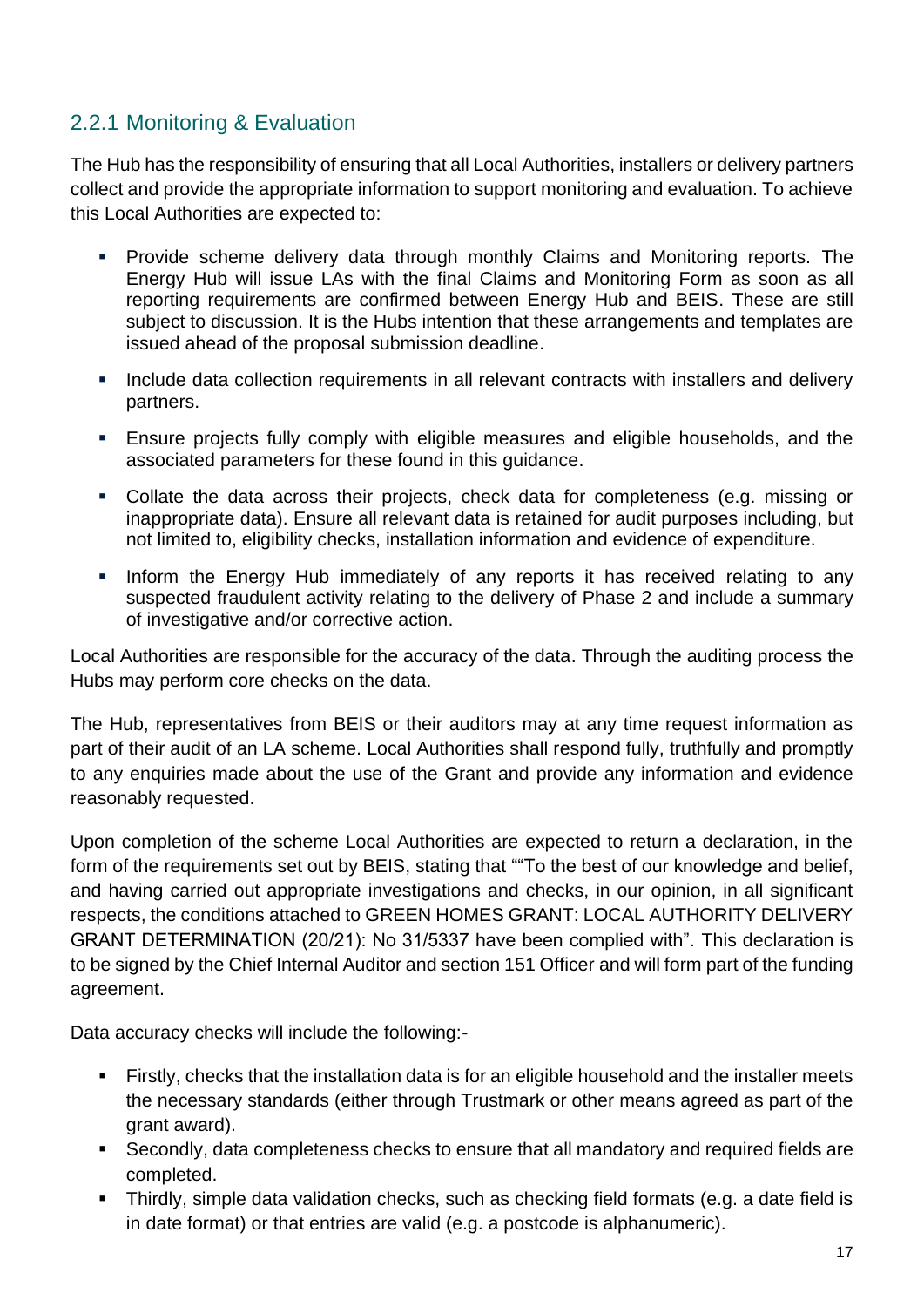#### Interviews and market assessments

As part of LAD2 evaluation, the Energy Hub, Local Authorities, and, where relevant, lead delivery partners will be required to participate in interviews and market assessment surveys led by evaluation contractors appointed by BEIS. These interviews and surveys ensure that wider insights can be provided on the experience of delivering measures under LAD as well as the success of the commercial delivery model. It is expected that the Energy Hubs, Local Authorities and delivery partners will be asked to take part in 2 interviews and 1 market survey.

#### GDPR

A central part of the evaluation commissioned by BEIS will be collecting data from households and landlords receiving measures, the installers delivering them as well as households who were eligible but opted out of receiving a measure, where possible. In addition to re-contacting households and installers as part of the evaluation, data linking to existing datasets will also be required for both compliance and evaluation purposes. It is the responsibility of Local Energy Hubs to ensure sufficient provisions are in place to support the data linking required to support scheme compliance checks as well as data linking for the purpose of evaluating the schemes. Explicit consent will be required to support recontact of the households, landlords and installers as part of the scheme evaluation. Both the Energy Hub and Local Authorities will need to comply with GDPR when collecting and sharing this information. A data sharing agreement will form part of the funding agreement between the LA and the Energy Hub to support the sharing of household, landlord and installer data, to enable audit at Hub level and for BEIS to carry out evaluation work.

#### SMETER evaluation

BEIS has funded the development and testing of innovative "SMETER" technologies to assess the thermal performance of homes during occupancy. The programme is to assess the build quality by comparing measurements of thermal performance before and after retrofit, and compare against expected improvement. As part of the Hubs' and Local Authorities' cooperation in the evaluation activities, BEIS have requested that Hubs and LAs facilitate engagement with households in advance of measures being installed. This research activity would require the installation of match-box sized in-home temperature sensors one month before their installation takes place as well as a home air-tightness test (which requires a home visit from the research team before and after the installation).

To collect temperature data during a heating season, a sample of around 200 homes who have installations completed between mid-October and early December 2021 would be required from the Energy Hub to represent its region. BEIS would require either pre-installation access to contact details of recruited households, or that LAs/installers provide temperature sensors at the point households are recruited. While this is likely to be a challenge and will not be possible within every delivery model, the research will provide valuable evidence into the real-world impact of installations. BEIS will provide updates on this research project to the Energy Hub by Summer 2021 as the research methodology is being finalised, however, early expressions of Local Authorities' ability to support this approach are welcomed. The Energy Hub will inform all Local Authorities of developments following BEIS's Summer 2021 briefing.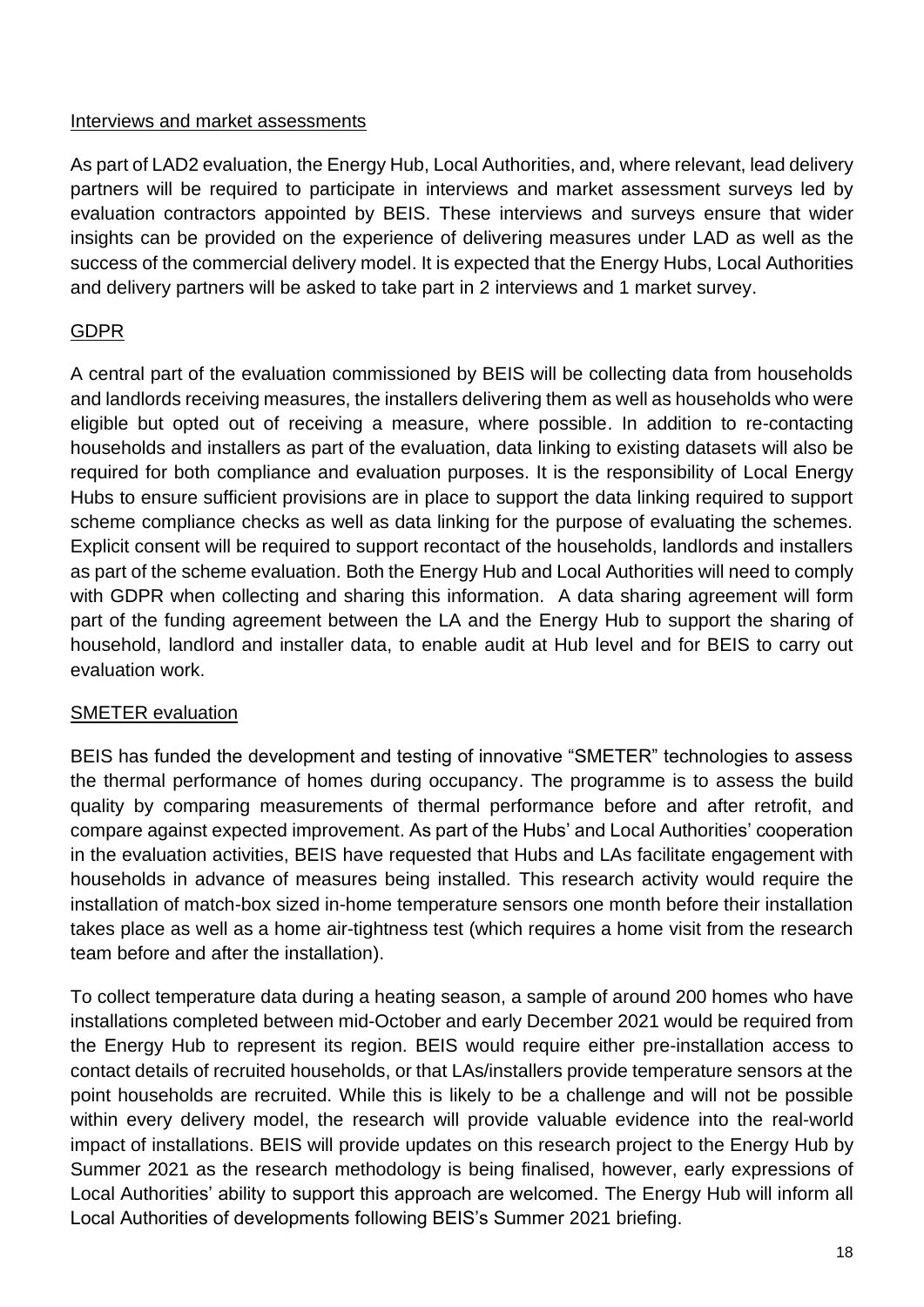Local Authorities are required to collect data including on energy, bills and carbon savings delivered in each home. This information will be requested by the Energy Hub on completion of the project. Options for calculating energy savings include, but are not limited to:

- Use of pre- and post-EPC certificates, including providing reference numbers of each EPC.
- Conducting pre- and post-assessments under the PAS2035 installation standards (where appropriate), including providing reference numbers of each PAS2035 lodgement.
- Conducting pre- and post-SAP 2016 energy assessment, including evidence of calculations.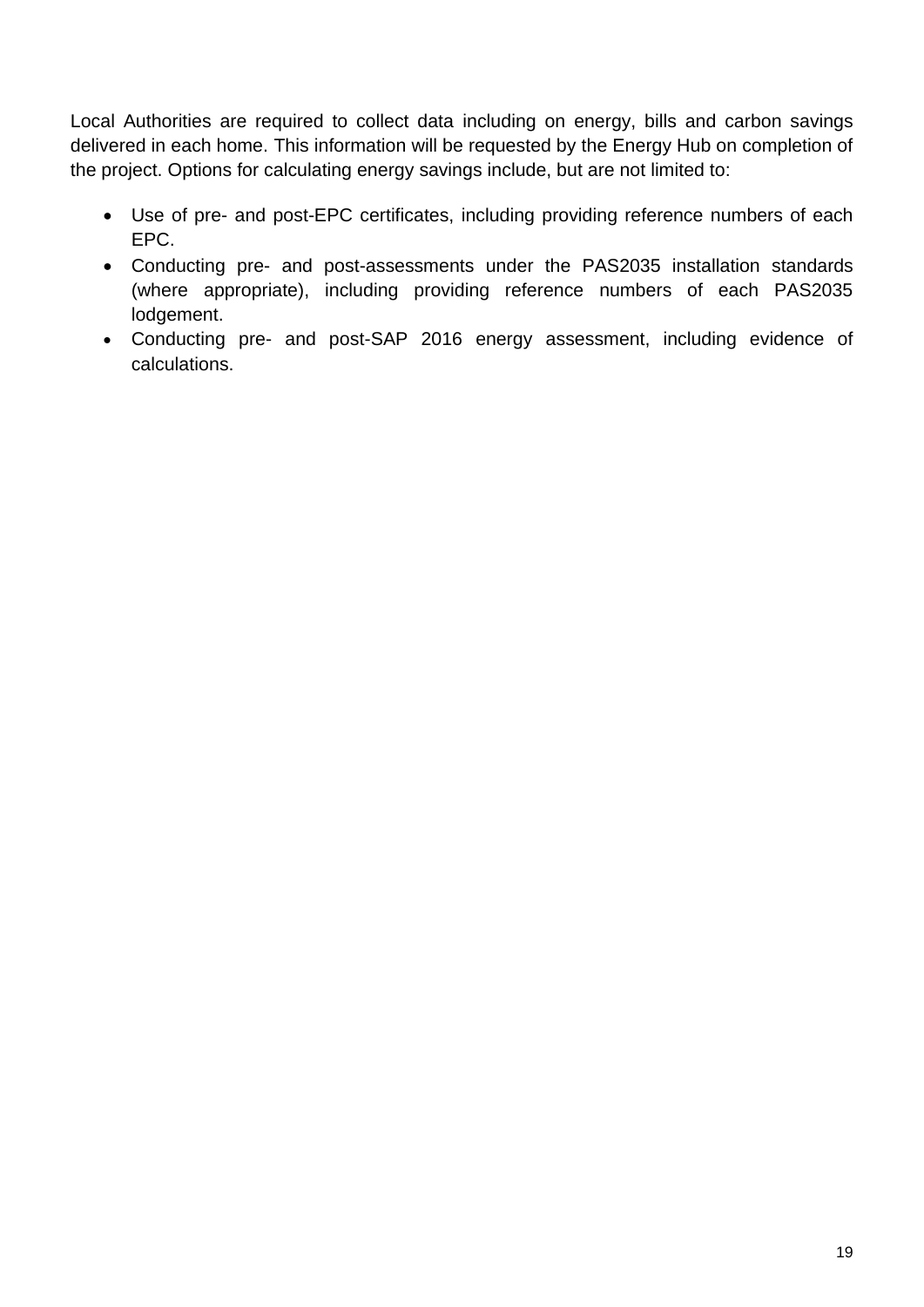## Annex A – Defining Domestic Premises

For the purposes of the Green Homes Grant Local Authority Delivery scheme, a domestic premises is defined in the same way as they are for the Energy Company Obligation scheme.

#### **Domestic premises**

#### **Domestic premises test, other than a Park Home/Mobile home**

We use a two-part test to determine whether premises, other than a mobile home, are domestic premises by asking:

**Test I.** are the premises self-contained by containing kitchen facilities for occupants to prepare food?

**Test II.** are the premises used by the occupants wholly or mainly for domestic purposes (ie as a home)?

If the answer to each question is yes, then we consider the premises to be domestic premises. Further information is provided below about each part of this test.

#### **Test I. Are the premises self-contained?**

This part of the test is about the physical layout and setup of the building.

Premises may be part of a building (for example, a flat in a tower block) or may be the whole building (for example, a detached bungalow).

Premises will be considered to be *separate and self-contained* if, within the boundaries of the premises, they contain:

- a. one or more bedrooms, and
- b. private kitchen facilities, including a kitchen sink and stove, for occupants to prepare food.

Note that a portable microwave or campfire stove would not be considered as a stove for this purpose. Kitchen facilities are private when they are accessible only to the occupants of the bedroom or bedrooms within the part of the building that forms the premises.

Our test does not take account of bathroom facilities.

#### *Bedrooms*

A space can function as both a bedroom and a living area – for example, a studio or a bedsit.

#### *Kitchen facilities*

Kitchen facilities include a kitchen sink and a stove. Where one of these items is not present in the kitchen, then we do not consider the premises to contain kitchen facilities.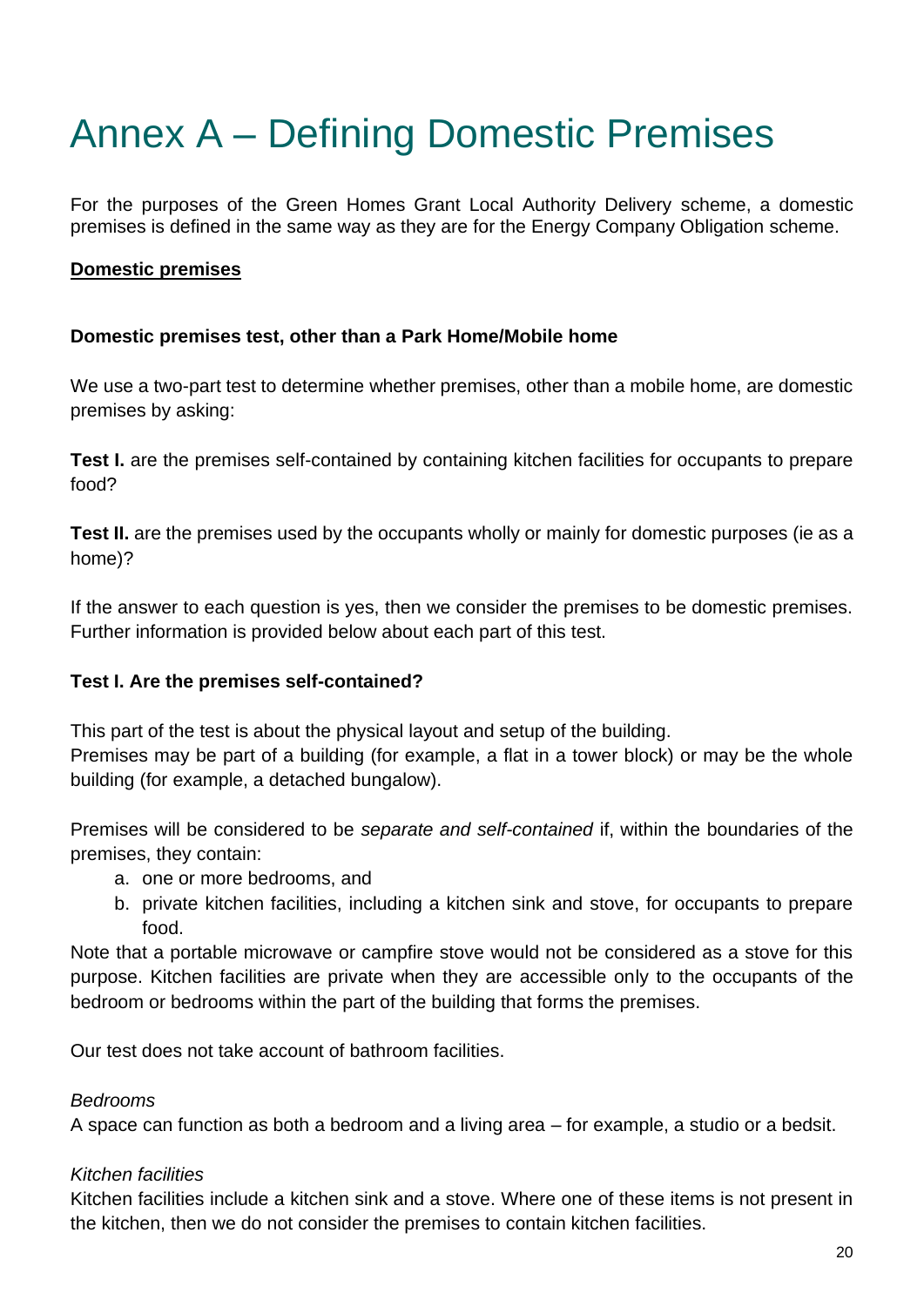Kitchen facilities may be located in the same space that functions as a bedroom – for example, a studio or bedsit.

Kitchen facilities are private when they are accessible only to the occupants of the bedroom or bedrooms within the part of the building that forms the premises.

Examples of premises that are self-contained (although might fail the domestic purposes test):

- a. a studio (containing private kitchen and bathroom facilities).
- b. a bedsit (containing private kitchen facilities, with access to shared bathroom facilities).
- c. an apartment, including a shared apartment where the occupants of each bedroom share a communal kitchen.
- d. a house, including a shared house where the occupants of each bedroom share a communal kitchen.

The following are not self-contained premises:

- a. a bedroom which does not contain private kitchen facilities
- b. a bedroom which contains some kitchen facilities, for example a refrigerator and a microwave oven, but does not contain a kitchen sink and/or stove
- c. two or more bedrooms with a kitchen that is not for the exclusive use of the occupants of those bedrooms, and
- d. any facility where the occupants do not have access to kitchen facilities to cook for themselves.

#### *Determining the boundary of premises*

The boundaries of the premises are the outermost walls of the total space used exclusively by the occupants of the premises. For example:

- a. in a shared apartment or house, the total space includes all bedrooms and the common areas (kitchen, bathroom(s) and living area(s), halls and corridors), or
- b. for a bedsit containing a kitchen, the boundaries of the premises are the walls of that bedsit, or
- a. for mixed use premises, such as a Bed & Breakfast with both commercial and domestic parts, the premises boundaries of the domestic part would be the outermost walls of the area that is self-contained and used for domestic purposes (ie, it contains its own kitchen and has one or more bedrooms).

#### **Test II. Are the premises used as a home?**

Premises are considered to be *used wholly or mainly for domestic purposes* if the premises are used by the occupants as a home.

This part of the test considers the way in which the building is generally used. In most cases it should be clear that premises are being used as a home, ie the premises are used by the occupants for living in on more than a short term basis (typically more than three months).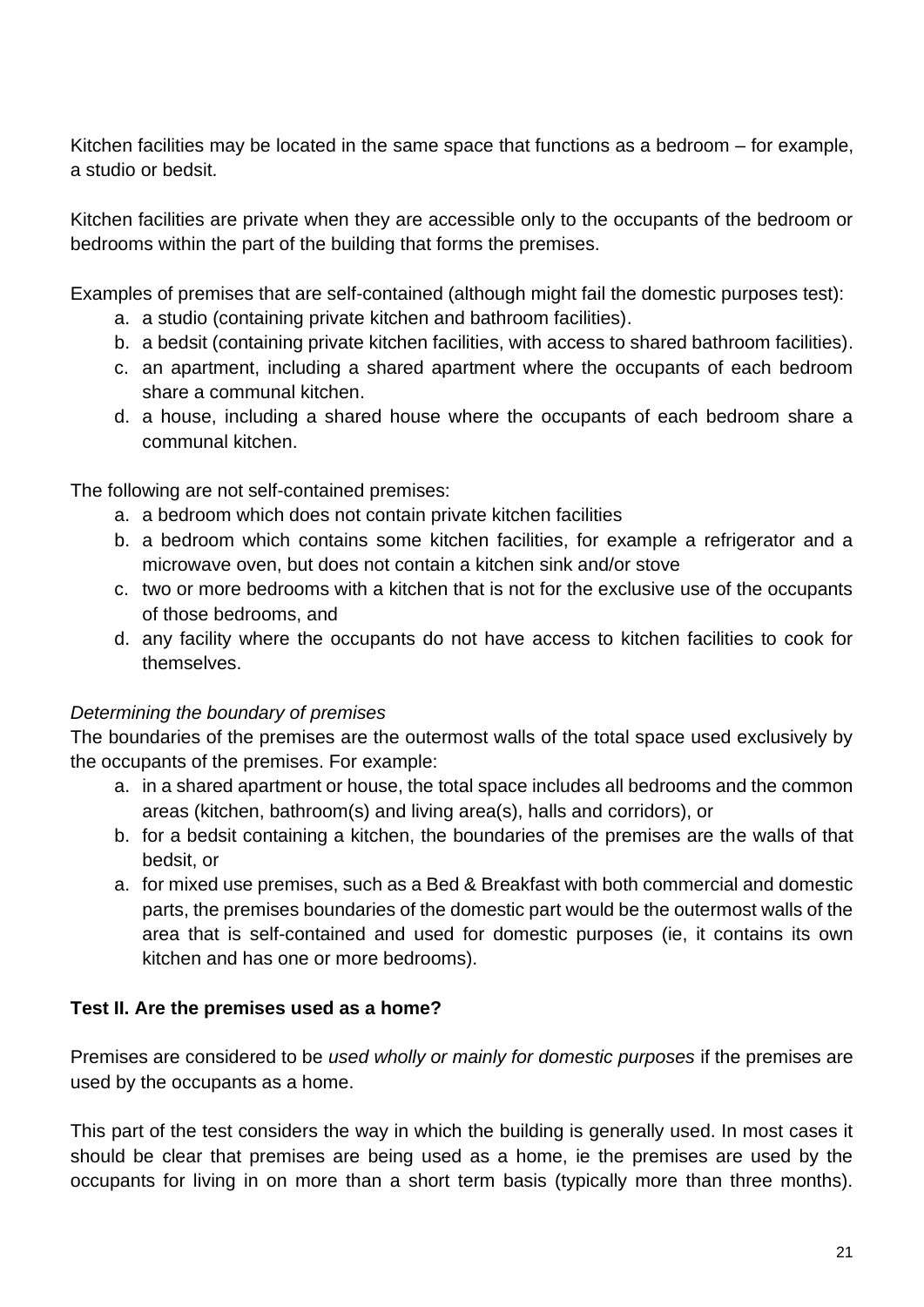Suppliers are normally expected to check the length of a lease or licence to occupy in scenarios where you would expect the lease or licence to be short term, e.g. hostels.

The use of premises as a home can be evidenced in the following ways:

- a. Owner-occupied premises: the receipt by the occupant of utility bills or mortgage statements relating to the premises may indicate that the premises are used as a home. There may be other indicators such as mortgage deeds naming the occupant.
- b. Premises occupied under a lease or licence to occupy: the receipt by the occupant of 3 months of utility bills relating to the premises, or the existence of a lease or licence of longer than 3 months in the name of the occupant (such as a tenancy agreement) may indicate that the premises are used as a home. There may be other indicators that may be considered acceptable evidence.

#### *Commercial activities*

Occupants may carry out some commercial activities at the premises from a room also used for domestic purposes, provided that the primary use of the premises is as a home. Examples of commercial activities include working or running a business from home. Areas used solely for commercial purposes should not be included in calculation of savings for that premises.

Examples of premises that are not generally used as a home:

- a. a hotel, or guest houses (including 'bed and breakfast' properties), where guests do not usually stay for periods of longer than a couple of weeks,
- b. a short-stay apartment or hostel, where occupants usually stay for periods of less than 3 months, or

There may be examples where a clear distinction between commercial activities and domestic living space, can be made within a single premises. An example of this could be a flat located above the ground floor of a premises which contains a shop. In this scenario, only the percentage of the floor, wall, or roof area directly adjoining the areas used as a domestic living space or domestic premises would count towards any score.

Suppliers should contact BEIS if they are unsure how to score a premises with both domestic living spaces and areas used for commercial purposes.

#### *Care homes*

Care homes do not meet the domestic premises requirement, and are therefore outside of the scope of the GHG LAD scheme.

#### *Student halls of residence*

Student halls of residence do not meet the domestic premises requirement, and are therefore outside of the scope of the GHG LAD scheme.

#### *Mobile homes*

For a structure to be considered a mobile home, and therefore a domestic premises, it must:

a. be a caravan, AND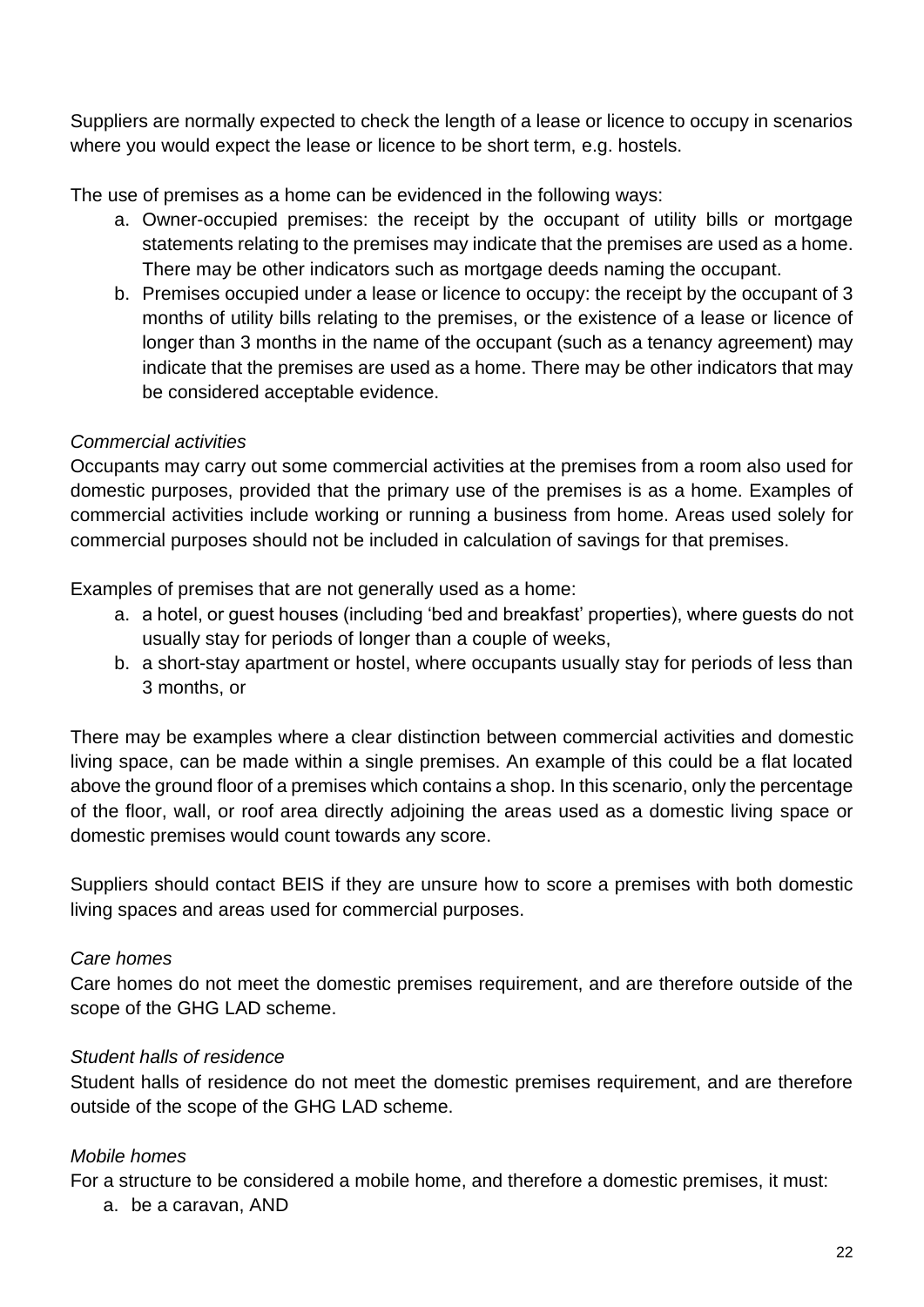b. be used as a dwelling.

#### *Houses in Multiple Occupation*

Houses in Multiple Occupation (HMOs) are eligible to receive measures, except for district heating system (DHS) measures. As specified in the Housing Act (2004) and the Housing (Scotland) Act 2006, an HMO is a building that contains living accommodation where 'two or more of the households who occupy the living accommodation share one or more basic amenities or the living accommodation is lacking in one or more basic amenities. Therefore, the arrangement of kitchen facilities within an HMO is critical in determining eligibility under GHG LAD.

Based on the definition of self-contained premises, we recognise two distinct categories of HMO:

- a. An HMO with shared cooking facilities (e.g. a shared house).
- b. An HMO with private cooking facilities in each bedroom (e.g. bedsits).

The eligibility, notification and scoring methodology is dependent on which of the above categories the HMO falls in.

Generally, an HMO with shared cooking facilities should be treated as if it were a single domestic premise. This type of HMO follows the same eligibility, notification, and scoring rules as non-HMO properties. This means that the deemed scores may be used.

An HMO with private cooking facilities is treated differently to other types of domestic premises. This is because individual bedrooms may meet the GHG LAD definition of a self-contained premises. The eligibility, notification, and scoring of an HMO with private cooking facilities in each bedroom is set out below.

#### *Eligibility*

Each tenant's eligibility only extends to their individual private rooms, not the HMO as a whole. This means that one occupant in receipt of benefits would qualify their individual room, but not the whole HMO. For the whole HMO to be eligible, all rooms would need to have an eligible occupant, or meet other eligibility criteria.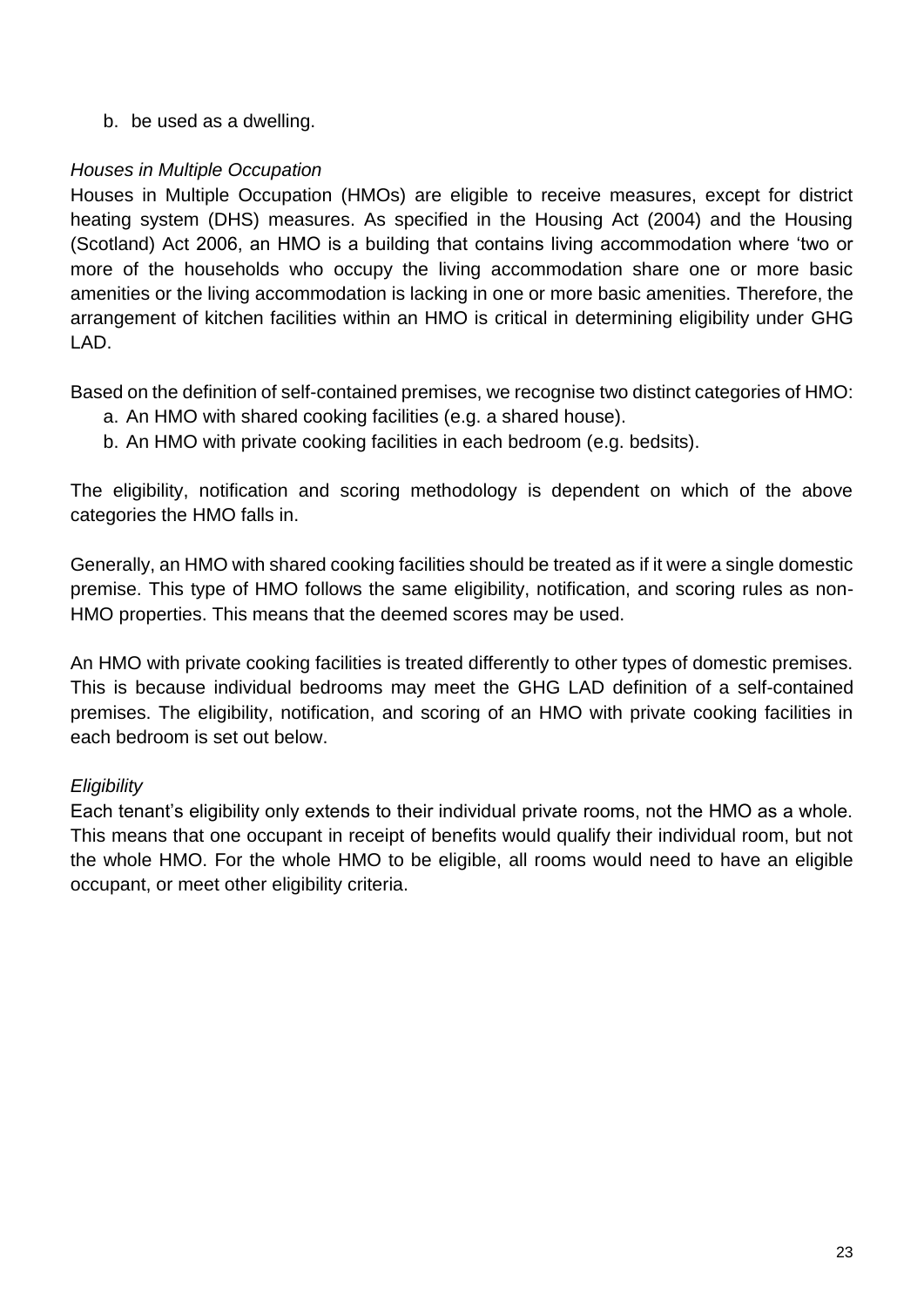## Annex B – Frequently Asked Questions

#### **Overview**

#### **Q.1 How is funding allocated in Phase 2?**

£300m has been allocated between the 5 regional Local Energy Hubs in England. The NEYH Energy Hub in partnership with Local Authorities and Local Enterprise Partnerships are responsible for coordinating and delivering energy projects within their region..

#### **Q.2 What are the timescales/milestones for Phase 2?**

Local Authorities will have until December '21 to deliver their funding allocation.

Monthly reports will be completed by the Hubs to demonstrate their delivery activities. Hubs will start reporting on all activities started this Financial Year in accordance with funding allocation requirements.

#### **Q.3 Is there an overlap with Phase 1B & Phase 2?**

Phase 2 is intended to fill the gaps where LAs were unable to use LAD Phase 1A and 1B funding to address fuel poverty and make homes more energy efficient. Phase 2 allows the 5 Local Energy Hubs to support LAs who were unable to independently deliver and/or apply for Phase 1A and 1B.

#### **Eligible Households**

#### **Q.4 Is the 50% EPC Band D cap for the average across the authority (i.e. 45% Band D home in one area and 55% Band D home in another)?**

The Energy Hub requires that each Local Authority proposal has a maximum of 50% EPC Drated properties. Where LAs are working collaboratively on a joint proposal, individual LA figures can exceed 50%, as long as the proposal as a whole does not exceed this level.

#### **Q.5 Is the £10k spend per household average spend (i.e. £8k on one house, £12k on another)?**

The Energy Hub requires that each Local Authority proposal works to an average of £10k a property. Where LAs are working collaboratively on a joint proposal, individual LA figures can exceed £10k, as long as the proposal as a whole does not exceed this level.

#### **Eligible Measures**

#### **Q.6 Does ventilation count as a measure? If yes, what part of the budget cost does it fall under?**

Ventilation is not a standalone measure, however, upgrading and ensuring adequate ventilation is a requirement of PAS2035:2019 and therefore it should be included under the capital costs of the upgrade cost. This means that ventilation measures come out of the capital allocation, rather than the admin budget, or sourcing funding.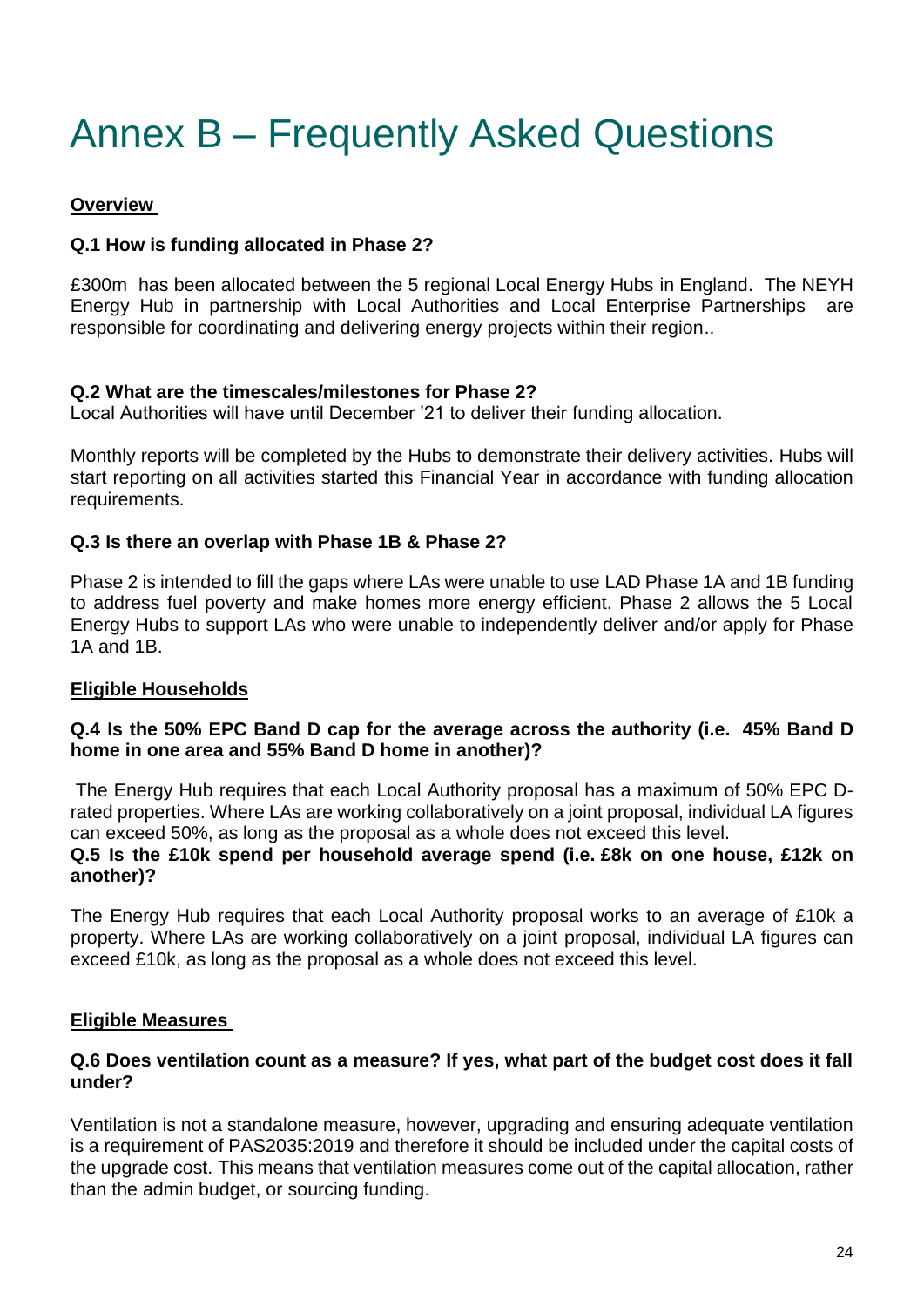#### **Funding and Eligible Costs**

#### **Q.7 Can administrative funding be used for retrofit coordination?**

Hubs can use part of the 11% admin and ancillary budget for retrofit coordination and retrofit coordinators.

#### **Q.8 Can Phase 2 allocations be added to the Phase 1 MOUs?**

Allocations from Phase 2 cannot be added to the Phase 1 MOU. The funding from Phase 1 and Phase 2 are separate and will be delivered in two different ways: Phase 1 funding is granted to Local Authorities following a competition, whereas in Phase 2 funding has been allocated to the 5 Local Energy Hubs. BEIS will not be entering into MoUs with individual LA projects under Phase 2 and the MoU between BEIS and participating Phase 1 LAs is independent of any arrangements under Phase 2.

#### **Q.9 Can the £1m sourcing allocation be used by LAs for pre-EPCs to plug data gaps and improve their understanding of stock condition?**

Yes, the £1m can be used for anything that broadly fits into sourcing, planning and preparation activities. Expanding data on housing stock and conducting pre-EPC assessments are considered planning and preparation activities.

#### **Q.10 Can the funding be used to fund project management costs of an external delivery partner?**

Local Authorities can use up to 11% of Hub grant funding to fund administrative, delivery and ancillary works to support delivery, as outlined in point 2.1.4 of the guidance.

Please find below some examples of what administrative or ancillary support can be used for: • Administration costs typically reflect staff costs and the proportion of staff FTE spent managing LAD projects and overseeing the projects with e.g. contractors.

• Ancillary support allows for any costs that might arise when making a home suitable for retrofit. It could cover any building defects that might need to be resolved before applying a retrofit solution, such as solid wall insulation, or the removal of a gas boiler or cabinetry installed to accommodate hot water tanks or a heat pump. – MAKE CONSISTENT WITH GUIDANCE

#### **Q.11 Can you give an example of how the landlord contributions will work with the match funding?**

The grant can be used to fund a maximum of 66% of the total cost of upgrades in rented properties and the landlords need to fund the remaining 33%. The maximum average expectation is £5,000 of LAD funding per home. For higher cost upgrades we expect a larger landlord contribution from the Local Authority or landlord.

| <b>LAD</b> funding | <b>Minimum</b><br>contribution | <b>Landlord Total cost</b> |
|--------------------|--------------------------------|----------------------------|
| £1,000             | £500                           | E1,500                     |
| £2,000             | £1,000                         | £3,000                     |
| £3,000             | £1,500                         | £4,500                     |
| £4,000             | £2,000                         | £6,000                     |
| £5,000             | £2,500                         | £7,500                     |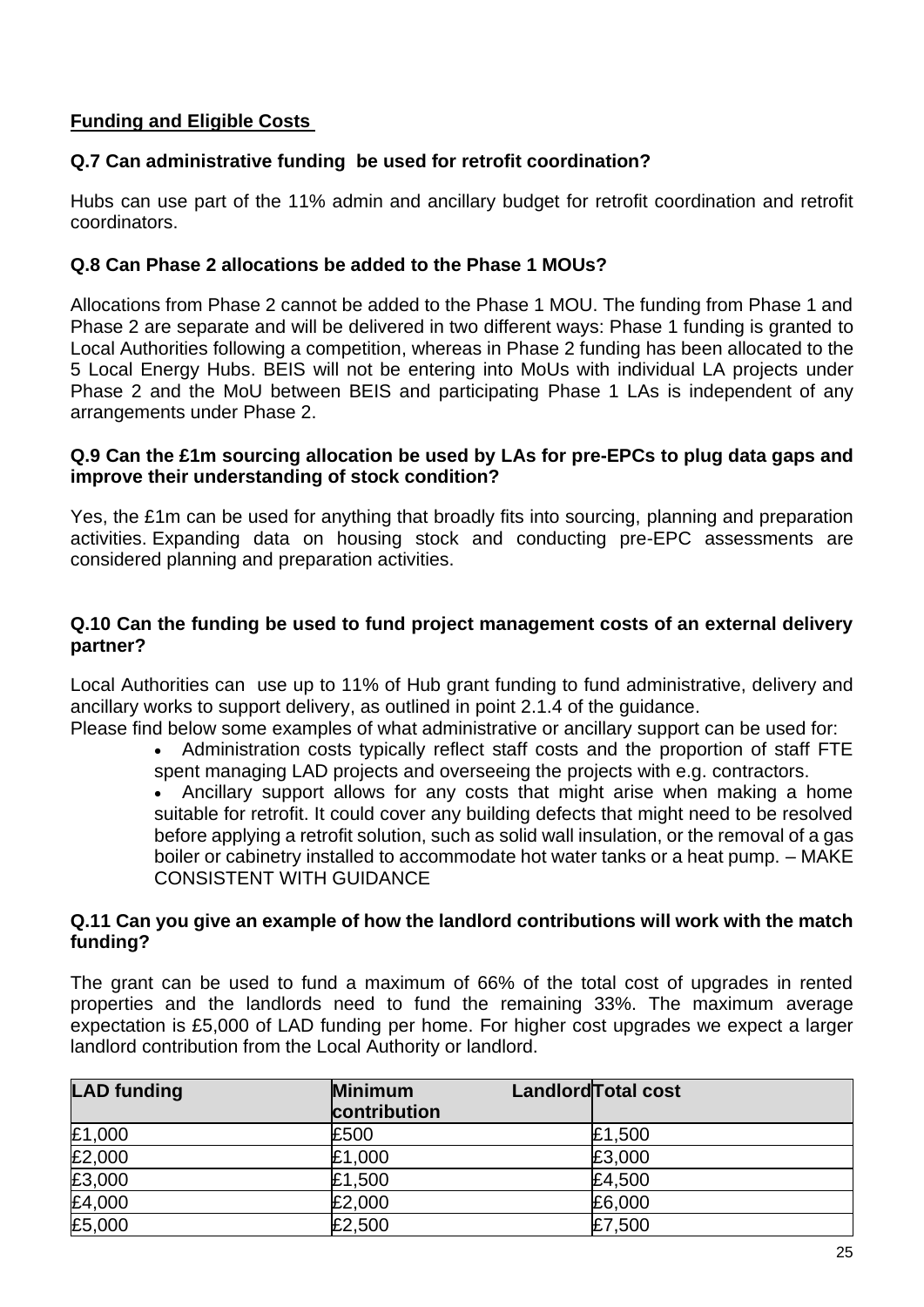#### **Eligible Contractors**

#### **Q.12 Are you expecting LAD Phase 2 to be delivered using PAS 2030:2019 and PAS 2035:2019? Will this be a hard requirement or a recommendation?**

Yes, this is a requirement of Phase 2. Businesses delivering energy efficiency measures within the scope of PAS2035:2019 and PAS2030:2019 must be certified to PAS 2030:2019 and comply, and be able to evidence compliance, with both PAS2035:2019 and PAS2030:2019.

#### **Impact of COVID-19 Restrictions**

#### **Q.13 Are supply chain capacity issues being addressed?**

All schemes under this economic stimulus investment package: Social Housing Decarbonisation Fund Demonstrator, Public Sector Decarbonisation Fund, Green Homes Grant Voucher and the LAD scheme, will draw upon a similar supply chain. BEIS is taking a coordinated approach in mitigating capacity issues, working very closely with TrustMark, MCS and PAS certification organisations to ensure the supply chain is ready to support and benefit from these schemes. The number of TrustMark registered and MCS or PAS certified installers continue to grow in response to the above schemes being announced.

The Energy Hubs will work closely with LAs through the life of the programme to understand delivery capacity issues across and provide mitigations that will support the delivery of the LAD scheme. Information will be shared with BEIS on supply chain capacity.

#### **Q.15 How will the scheme be delivered safelyt safe for members of the public given the COVID-19 pandemic? What happens in the case of a household needing to self-isolate – can delivery be extended in these circumstances?**

Any installer carrying out works under the LAD Scheme should follow government advice on what can be done. At present, work in and around peoples' homes can continue and COVID-19 secure guidelines should be followed which you can access here: [https://www.gov.uk/guidance/working-safely-during-coronavirus-covid-19.](https://www.gov.uk/guidance/working-safely-during-coronavirus-covid-19)

TrustMark also provides additional information to help tradespeople stay safe which is available here: [https://www.trustmark.org.uk/.](https://www.trustmark.org.uk/) A ['Work Safe, Safe Work'](https://www.worksafesafework.info/) campaign has also been launched by TrustMark to help households keep themselves and tradespeople safe during any installations or works.

In the event that COVID-19 impacts the delivery of projects, the Energy Hub will work closely with BEIS to agree how to manage the situation.

#### **Interaction with Other Funding**

#### **Q.16 Can a Local Authority blend LAD funding with other schemes? Can a LA apply for vouchers and use LAD funding?**

LAD cannot be combined with Green Homes Grant Vouchers as it falls under the same GHG scheme. LAs are not able to blend funding with other Government schemes for the same individual measures but are able to do so for different measures at the same property. For example, a contractor delivering support to a household may be funded through LAD to install a heat pump and funded separately by ECO to install solid wall insulation.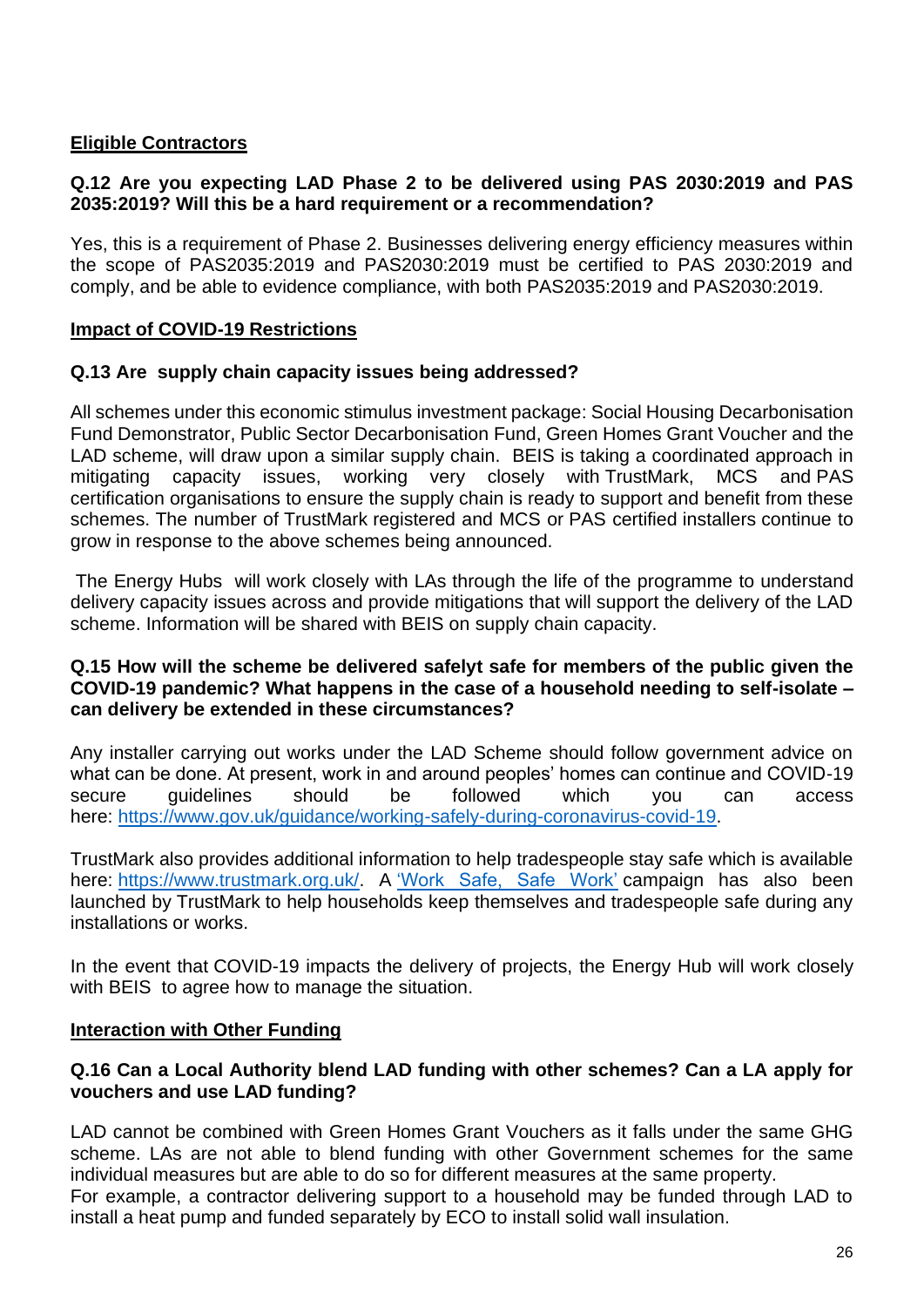An exception to prohibiting the blending of funding for the same individual measures is the Renewable Heat Incentive (RHI) as it would consider LAD funding to be a grant from public funds and as a result, LAD Phase 2 funding would be deducted from RHI's payments as per the RHI rules on grant funding. For more information, see "Interacting with Other Funding" in the main body of this guidance document.

#### **Q.17 How are the Green Homes Grant Voucher Scheme and the LAD Scheme linked?**

The schemes are both being funded through the same allocation of government money entitled "Green Homes Grant", however they operate completely separately. The Voucher Scheme is aimed directly at homeowners and landlords to help them upgrade the energy efficiency of their properties. More information on the Voucher Scheme can be found on the *[Simple Energy Advice](https://www.simpleenergyadvice.org.uk/)  [\(SEA\)](https://www.simpleenergyadvice.org.uk/)* website which can be used to assess eligibility. Under the scheme, up to £5,000 is available to homeowners and landlords in England to pay part of the cost of installing energy efficient measures. Low-income households can get 100 per cent of the cost of work, up to £10,000.

The LAD Scheme aims to deliver energy efficiency upgrades to low income and low energy efficiency rated homes, including those living in the worst quality off-gas grid homes. Funds under this scheme will enable LAs to support low-income, fuel-poor households in their local area.

Funds under the LAD Scheme must not be used for those homes who have also received a voucher. LAs must declare in their application that they will introduce controls designed to prevent households receiving funding from both the Voucher and LAD schemes.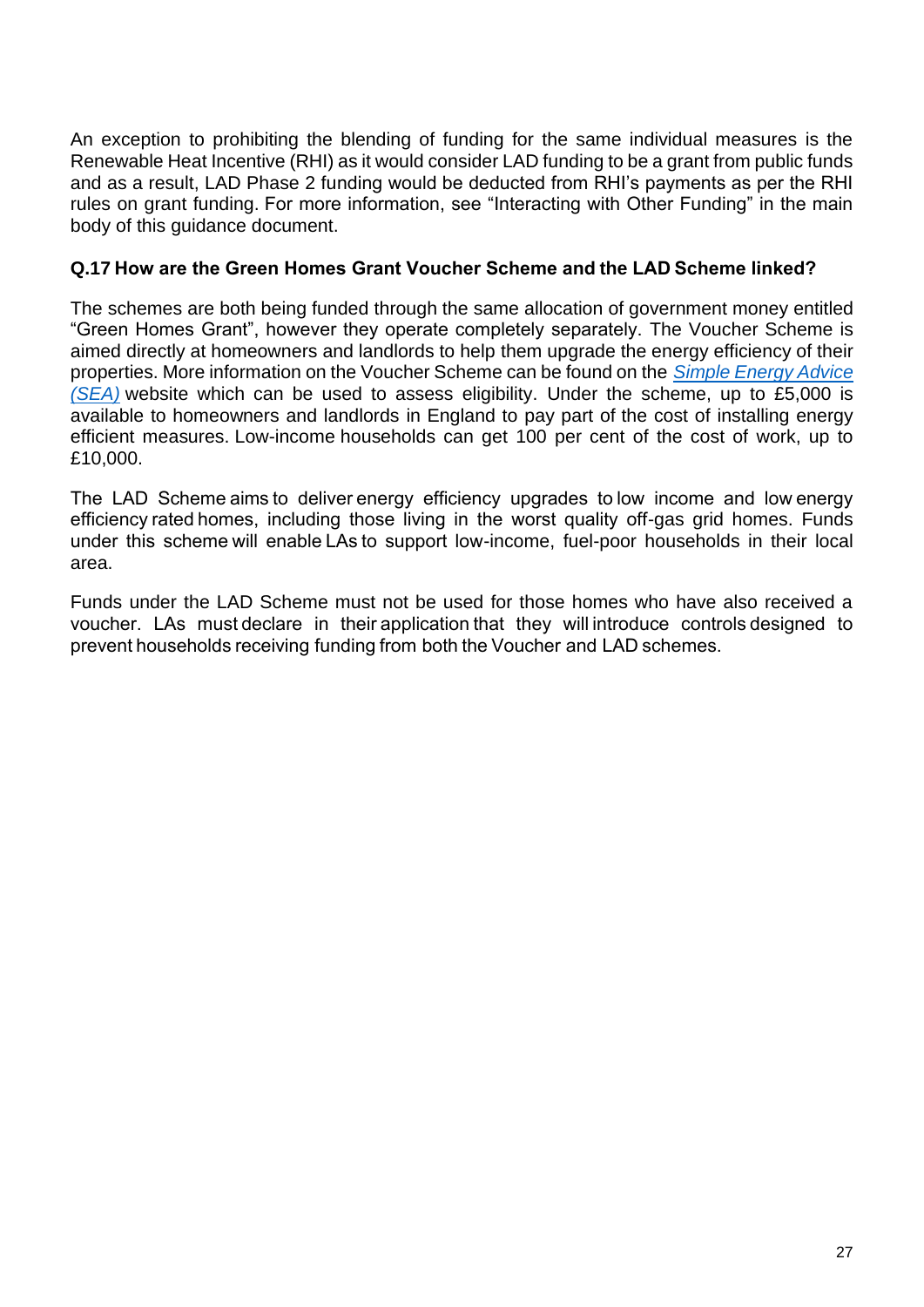## Annex C – LAD2 Allocations

**NORTH EAST YORKSHIRE AND HUMBER GREEN HOMES GRANT LAD2 ALLOCATIONS**

| <b>Local Authority</b>      | <b>LEP Area</b> | <b>Number of</b><br>households in<br>fuel poverty | <b>Allocation</b><br>(including admin<br>costs) |            | <b>Maximum</b><br><b>Allowance for</b><br>admin costs<br>(if full delivery of<br>measures) |             |
|-----------------------------|-----------------|---------------------------------------------------|-------------------------------------------------|------------|--------------------------------------------------------------------------------------------|-------------|
| Leeds                       | <b>LCR</b>      | 34,657                                            | $\pmb{\mathsf{f}}$                              | 5,332,256  | £                                                                                          | 528,422     |
| <b>Bradford</b>             | <b>LCR</b>      | 25,934                                            | $\pmb{\mathsf{f}}$                              | 3,990,153  | $\pmb{\mathsf{f}}$                                                                         | 395,421     |
| Sheffield                   | <b>SCR</b>      | 25,121                                            | $\pmb{\mathsf{f}}$                              | 3,865,066  | $\pmb{\mathsf{f}}$                                                                         | 383,025     |
| <b>County Durham</b>        | <b>NE</b>       | 22,919                                            | $\pmb{\mathsf{f}}$                              | 3,526,271  | $\pmb{\mathsf{f}}$                                                                         | 349,450     |
| <b>Kirklees</b>             | <b>LCR</b>      | 19,294                                            | $\pmb{\mathsf{f}}$                              | 2,968,536  | $\pmb{\mathsf{f}}$                                                                         | 294,179     |
| Northumberland              | <b>NE</b>       | 14,182                                            | $\pmb{\mathsf{f}}$                              | 2,182,014  | £                                                                                          | 216,236     |
| East Riding of Yorkshire    | Humber          | 14,027                                            | $\pmb{\mathsf{f}}$                              | 2,158,166  | $\pmb{\mathsf{f}}$                                                                         | 213,872     |
| Newcastle upon Tyne         | <b>NE</b>       | 12,935                                            | $\pmb{\mathsf{f}}$                              | 1,990,153  | $\pmb{\mathsf{f}}$                                                                         | 197,222     |
| Wakefield                   | <b>LCR</b>      | 12,915                                            | $\pmb{\mathsf{f}}$                              | 1,987,076  | $\pmb{\mathsf{f}}$                                                                         | 196,917     |
| Doncaster                   | <b>SCR</b>      | 12,728                                            | $\pmb{\mathsf{f}}$                              | 1,958,304  | $\pmb{\mathsf{f}}$                                                                         | 194,066     |
| Kingston upon Hull City of  | Humber          | 12,445                                            | $\pmb{\mathsf{f}}$                              | 1,914,762  | £                                                                                          | 189,751     |
| Sunderland                  | <b>NE</b>       | 11,533                                            | $\pmb{\mathsf{f}}$                              | 1,774,444  | $\pmb{\mathsf{f}}$                                                                         | 175,846     |
| Rotherham                   | <b>SCR</b>      | 10,814                                            | $\pmb{\mathsf{f}}$                              | 1,663,820  | £                                                                                          | 164,883     |
| Barnsley                    | <b>SCR</b>      | 10,266                                            | $\pmb{\mathsf{f}}$                              | 1,579,506  | $\pmb{\mathsf{f}}$                                                                         | 156,528     |
| Calderdale                  | <b>LCR</b>      | 9,448                                             | $\pmb{\mathsf{f}}$                              | 1,453,650  | £                                                                                          | 144,055     |
| Gateshead                   | <b>NE</b>       | 8,047                                             | $\pmb{\mathsf{f}}$                              | 1,238,095  | $\pmb{\mathsf{f}}$                                                                         | 122,694     |
| Stockton-on-Tees            | <b>TV</b>       | 7,474                                             | $\pmb{\mathsf{f}}$                              | 1,149,934  | $\pmb{\mathsf{f}}$                                                                         | 113,957     |
| York                        | <b>YNY</b>      | 7,408                                             | $\pmb{\mathsf{f}}$                              | 1,139,780  | $\pmb{\mathsf{f}}$                                                                         | 112,951     |
| North Tyneside              | <b>NE</b>       | 7,286                                             | $\pmb{\mathsf{f}}$                              | 1,121,009  | $\pmb{\mathsf{f}}$                                                                         | 111,091     |
| Middlesbrough               | TV              | 7,092                                             | $\pmb{\mathsf{f}}$                              | 1,091,161  | $\pmb{\mathsf{f}}$                                                                         | 108,133     |
| <b>Redcar and Cleveland</b> | <b>TV</b>       | 6,385                                             | $\pmb{\mathsf{f}}$                              | 982,383    | $\pmb{\mathsf{f}}$                                                                         | 97,353      |
| Scarborough                 | <b>YNY</b>      | 6,237                                             | $\pmb{\mathsf{f}}$                              | 959,612    | $\pmb{\mathsf{f}}$                                                                         | 95,097      |
| South Tyneside              | <b>NE</b>       | 6,139                                             | $\pmb{\mathsf{f}}$                              | 944,534    | £                                                                                          | 93,602      |
| Harrogate                   | <b>YNY</b>      | 5,832                                             | $\pmb{\mathsf{f}}$                              | 897,300    | $\pmb{\mathsf{f}}$                                                                         | 88,922      |
| Darlington                  | <b>TV</b>       | 4,402                                             | $\pmb{\mathsf{f}}$                              | 677,283    | $\pmb{\mathsf{f}}$                                                                         | 67,118      |
| Hartlepool                  | TV              | 4,274                                             | £                                               | 657,589    | £                                                                                          | 65,166      |
| Hambleton                   | <b>YNY</b>      | 3,790                                             | $\pmb{\mathsf{f}}$                              | 583,122    | $\pmb{\mathsf{f}}$                                                                         | 57,787      |
| Selby                       | <b>YNY</b>      | 3,006                                             | $\pmb{\mathsf{f}}$                              | 462,497    | $\pmb{\mathsf{f}}$                                                                         | 45,833      |
| Ryedale                     | <b>YNY</b>      | 2,782                                             | $\pmb{\mathsf{f}}$                              | 428,033    | $\pmb{\mathsf{f}}$                                                                         | 42,418      |
| Craven                      | <b>YNY</b>      | 2,733                                             | £                                               | 420,494    | $\pmb{\mathsf{f}}$                                                                         | 41,671      |
| Richmondshire               | <b>YNY</b>      | 2,201                                             | $\pmb{\mathsf{f}}$                              | 338,641    | $\pmb{\mathsf{f}}$                                                                         | 33,559      |
|                             |                 | 334,306                                           | $\pmb{\mathsf{f}}$                              | 51,435,644 |                                                                                            | £ 5,097,226 |